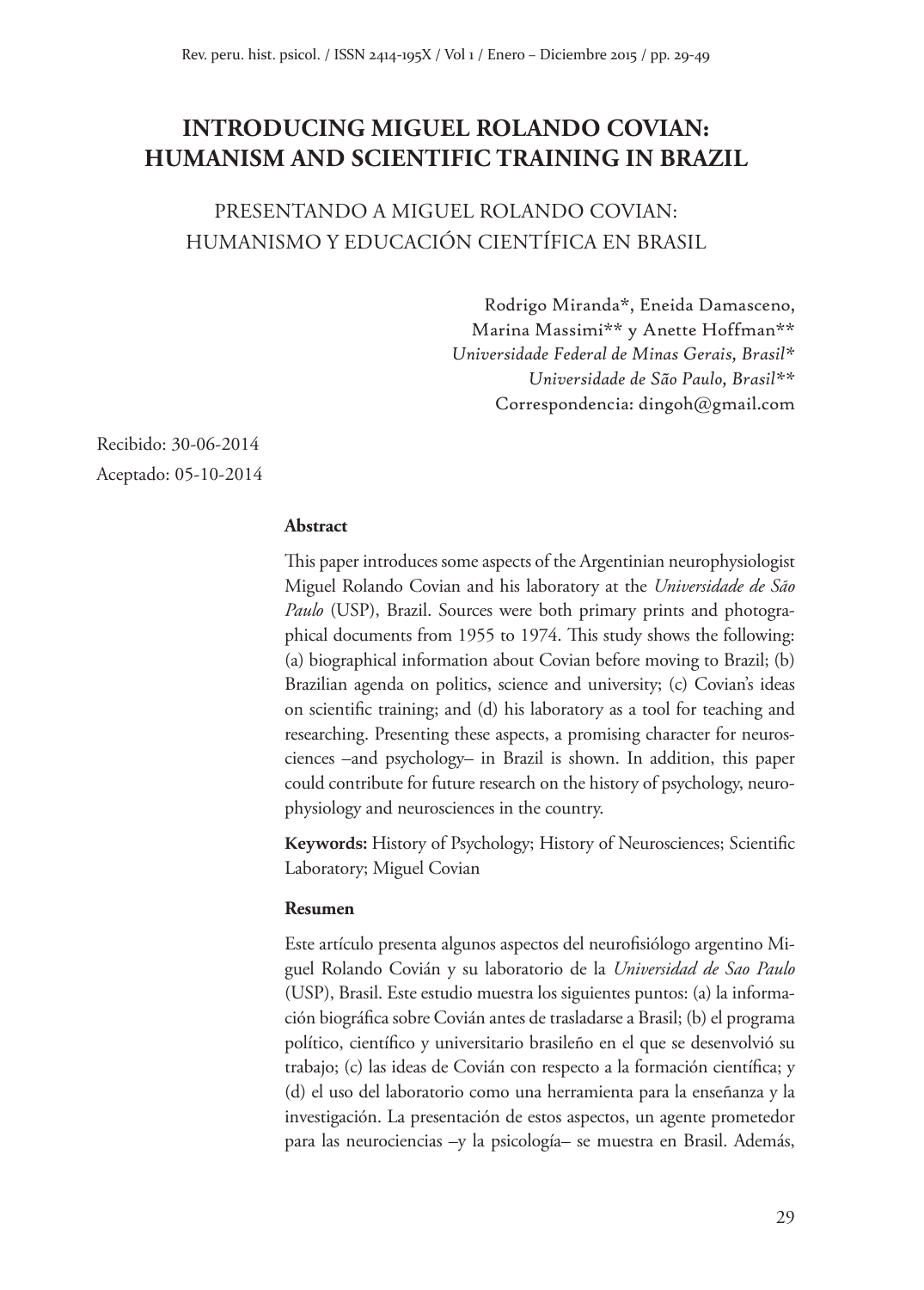este trabajo podría contribuir para futuras investigaciones sobre la historia de la psicología, neurofisiología y neurociencias en el país. Para ello se realizó un estudio y análisis historiográfico sobre fuentes primarias, documentos y fotografías, del periodo que va desde al año 1955 hasta el año 1974. Se espera que este trabajo contribuya a futuras investigaciones sobre la historia de la psicología, la neurofisiología y las neurociencias en el nuestro país.

**Palabras clave:** Historia de la Psicología; Historia de Neurociencias; Laboratorio Científico; Miguel Covian.

Histories of neuroscience are trying to understand the production and circulation of knowledge related to mind and brain in different contexts. These studies are especially focusing on cultural and social conditions from the 1950s, because this was a period for a systematic institutionalization of neuroscience around the world. A topic of interest of these histories is the *sujet cérébral*, i.e., an anthropological and psychological concept that defines the human being based on his brain (Vidal, 2005, 2009). According to Vidal (2005), the motto for that concept is: "*X avec le cervau Y est Y ...*<sup>1</sup> " (p. 45). This *sujet cérébral* has been incorporated into the contemporary western culture with intellectual and practical impacts. The contemporary subject is defined based on his brainhood, which suggests the brain as the *locus* for the modern human. Histories of neuroscience are helping us understand the theoretical and technical knowledge that shaped the human being as defined by his brain activities. These studies also help us see how the brainhood legitimizes the neuroscientific discourses and their incorporation in contemporary Western culture.

Based on this theoretical framework, our goal is to describe and analyze some proposals and laboratory practices of the Argentinian –naturalized Brazilian– neurophysiologist Miguel Rolando Covian. Our sources were both primary prints and photographical documents from 1955 to 1974, period of time when Covian was head of the Physiology Department of the Medicine School at USP (FMRP-USP). Studying his proposals and especially his lab practices contribute for a better comprehension of two aspects. Firstly, how different scientific areas –neurophysiology and psychology– were brought together into the scientific laboratory. Secondly, what were the relations between the experimental scientist and the political and scientific debate on the university in Brazil.

This paper can be categorized as a "contextualized biography" and it fits in the contemporary historiographical literature on this model. Histories with a biographical approach have been relevant for the general historiography because they have helped to comprehend human characteristics among past events (Avelar, 2012). A biographical history requires the localization of different characters in time and space. This allows one to notice aspects of a certain history period on a personified form. This historiographic perspective also has impact on the historiography of science and, especially, the history of psychology. According to Campos (1996), the "contextualized biography" tied to the historiography of science and psychology is influenced by the social and cultural history. Based on this, the author affirmed that the "contextualized biography" is… a research model …: the biography of an author as a source to understand the relationship between his point of view –as

<sup>1</sup> Translation: "X with an Y brain is Y …"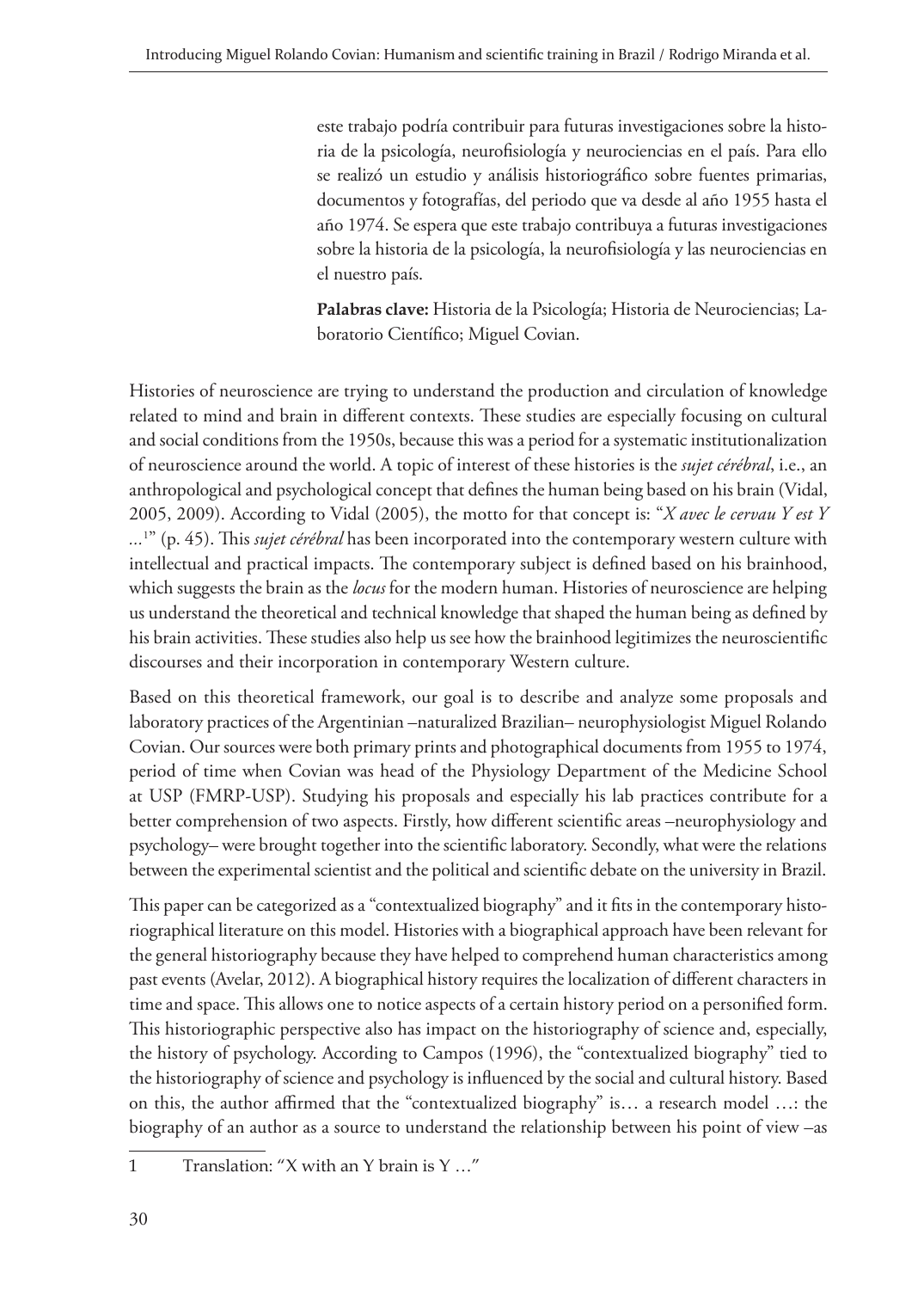a consequence, the standpoint of its social class in a certain period of time and place– and his theoretical work (p. 133)

Another example is the research developed by Cruz (2013) about the American psychologist B. F. Skinner. The "contextualized biography" written by Cruz shows how some events of Skinner's life influenced his work and the establishment of a behavior analyst community in the USA between the 1920s and 1970s. Cruz's study points out how solutions and mishaps in the history of the scientist influence his dialogues in a scientific community as well as in the creation of his theoretical perspective. Thus, biographical histories could help us understand some aspects of culture and society with which scientists were related and contributed in their constitution.

Our paper embraces four topics. First, we introduce some biographical data about Covian before moving to Brazil, which shows some aspects of his life. Second, some debates on politics, science and university in Brazil are presented, because these were important topics in the country at that time. Third, we show some Covian's proposals for the scientific training in the university system that contribute establishing some relations between the author and the context. Finally, teaching and researching aspects of his laboratory at the *Universidade de São Paulo*, campus Ribeirão Preto (USP-RP), Brazil were highlighted. As we shall see, Covian appears as a promising character to understanding histories of neuroscience in Brazil once he brought together neurophysiology and psychology.

## **Miguel Covian: Paths before moving to Brazil**

Miguel Rolando Covian was born in Rufino, a city west from Buenos Aires, Argentina, in 1913. He got a Medical degree from the *Facultad de Medicina* of the *Universidad de Buenos Aires* (UBA) in 1942. Covian's undergraduate period occurred amidst a group of social, political and cultural changes promoted in the first government of Juan Domingo Perón (1946-1955). During Perón's first government the home market was increased; the industrialization and urbanization were strengthened; and several educational reforms took place, especially related to the higher education system (Buchbinder, 2010). On the cultural and educational spheres, religious topics –Catholicism– were promoted and traditional education methods were established –mainly in the primary and high school systems. According to Hurtado (2010):

…el gobierno peronista se centró en la promoción de áreas vinculadas al desarrollo de la "técnica" y en la profundización del proceso de industrialización. En todo caso, la actividad científica apareció en el discurso oficial como subisidiaria del desarrollo técnico e industrial<sup>p</sup> (p. 74)

This context produced a technical and scientific training of liberal professionals, such as physicians.

In the university milieu, there was a strong intervention of the Federal government. This process was stronger at the UBA and impacted on the Argentinian scientific and intellectual elite. According to Medina (1997), "the intellectual milieu in the university … wants a liberal government

<sup>2</sup> Translation: "Peron's government ... focused on the promotion of development-related 'technical' areas and the deepening of industrialization. In any case, the scientific activity appeared in official discourse supporting technical and industrial development"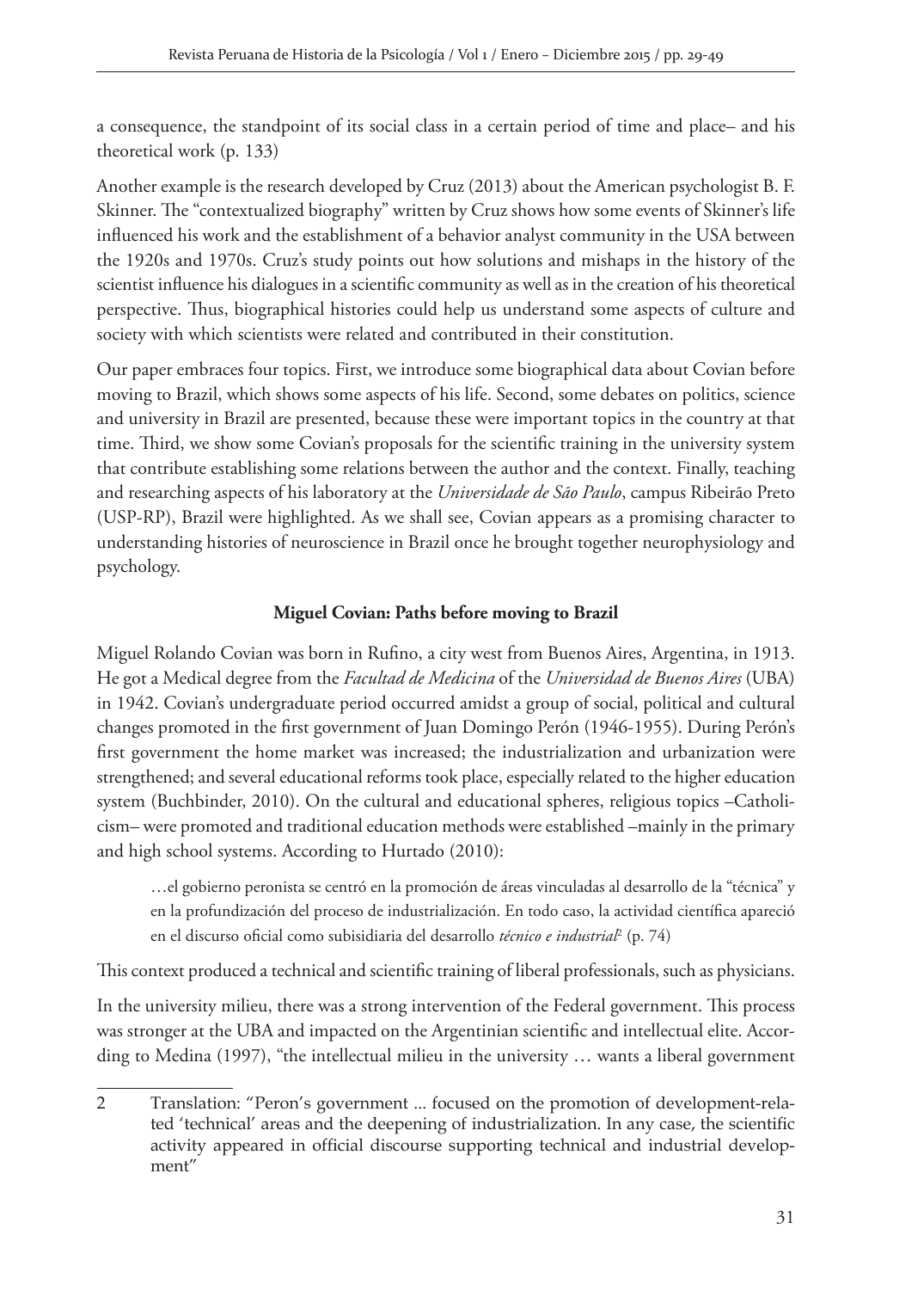and they were disappointed with the intervention of the Federal government on the university …" (n.p.). The creation of the *Instituto de Biologia y Medicina Experimental* in Buenos Aires is an example of the controversies between Federal government and intellectual milieu in Argentina during this period (Covian, 1979a). It was created by professors "fired" from UBA because of political and ideological struggles with the government, such as Bernardo Alberto Houssay3 . The *Instituto* got funding from the *Fundación Sauberan* as well as from the Braun-Menéndez family (Cândido, 2009). Other important physiologists were professors at the *Instituto*, e.g., Eduardo Braun-Menéndez<sup>4</sup>. Covian was under Houssay's supervision during his PhD and recognized his professor as "his master for the whole life" (Hoffmann, 2005, p. 39). Following this "master", Covian was incorporated into the *Instituto* in 1942.

From 1945 to 1948, Covian ran research at the *Instituto* under the supervision of Braun-Menéndez (Damasceno, 2013). In 1948, he moved to the USA for his three-years-postdoctoral studies at the John Hopkins University (Baltimore, Maryland). He got a Rockefeller Foundation scholarship and studied under the supervision of the professors: Curt Richter<sup>5</sup> and Philip Bard<sup>6</sup>. During this period he got a better training in neurophysiology and could have had contact with psychological aspects, due to the links between Richter and Bard to psychological issues. For example, the scientific research of Richter was important enough to be celebrated in a book "The Psychobiology of Curt Richter", edited by Elliott Blass in 1976. He also was one of the few students who had the supervision of John B. Watson at the John Hopkins University. Another example is Bard's research, which interacts directly with the James-Lange formulations for the relationship emotions-behavior. His research were related to the initial development of psychobiology in the USA.

Covian moved back to Argentina in 1952, when became the chairperson of the Neurophysiology laboratory at the *Instituto de Biologia y Medicina Experimental.* The 1950s was a decade of strong economical, political and ideological crisis in Argentina, e.g., reduced Federal government money, increasing of inflation, the military opposition to Perón, etc. In 1952, Perón was overthrown from this position as president, what produced a turbulent and instable political condition of

<sup>3</sup> Bernardo Alberto Houssay (1887-1971) was an Argentinian neurophysiologist who worked on the metabolism of sugars. He held a Pharmacy degree (1904) and a Medicine one as well (1911). He was professor of Physiology at the Veterinary and Agronomy School and, then, at the Medical School (1919). He was one of the Nobel Prize winners in 1947, with the Austrian-American couple Carle and Gherty Cori.

<sup>4</sup> Eduardo Braun-Menéndez (1903-1959) was a Chilean physiologist. He got a Medical degree at UBA, specializing in the cardiovascular medicine and physiology. The got important scientific administrative positions, such as the head of the Physiotherapy Department of the *Instituto Municipal de Radiologia e Fisioterapia de Buenos Aires* (Buenos Aires Radiology and Physiotherapy Institute). He helped and coordinated different scientific journals, e.g., *Ciencia y Investigación* and *Acta Physiologica Latinoamericana*.

<sup>5</sup> Curt Paul Richter (1894-1988) was a psychobiologist at the John Hopkins University working on the hypothalamic regulation of awaken-sleep process.

<sup>6</sup> Philip Bard (1898-1977) developed with Walther B. Cannon the Cannon-Bard theory for the understanding of emotions. This theory stressed the brain activity on the emotion and feeling behaviors.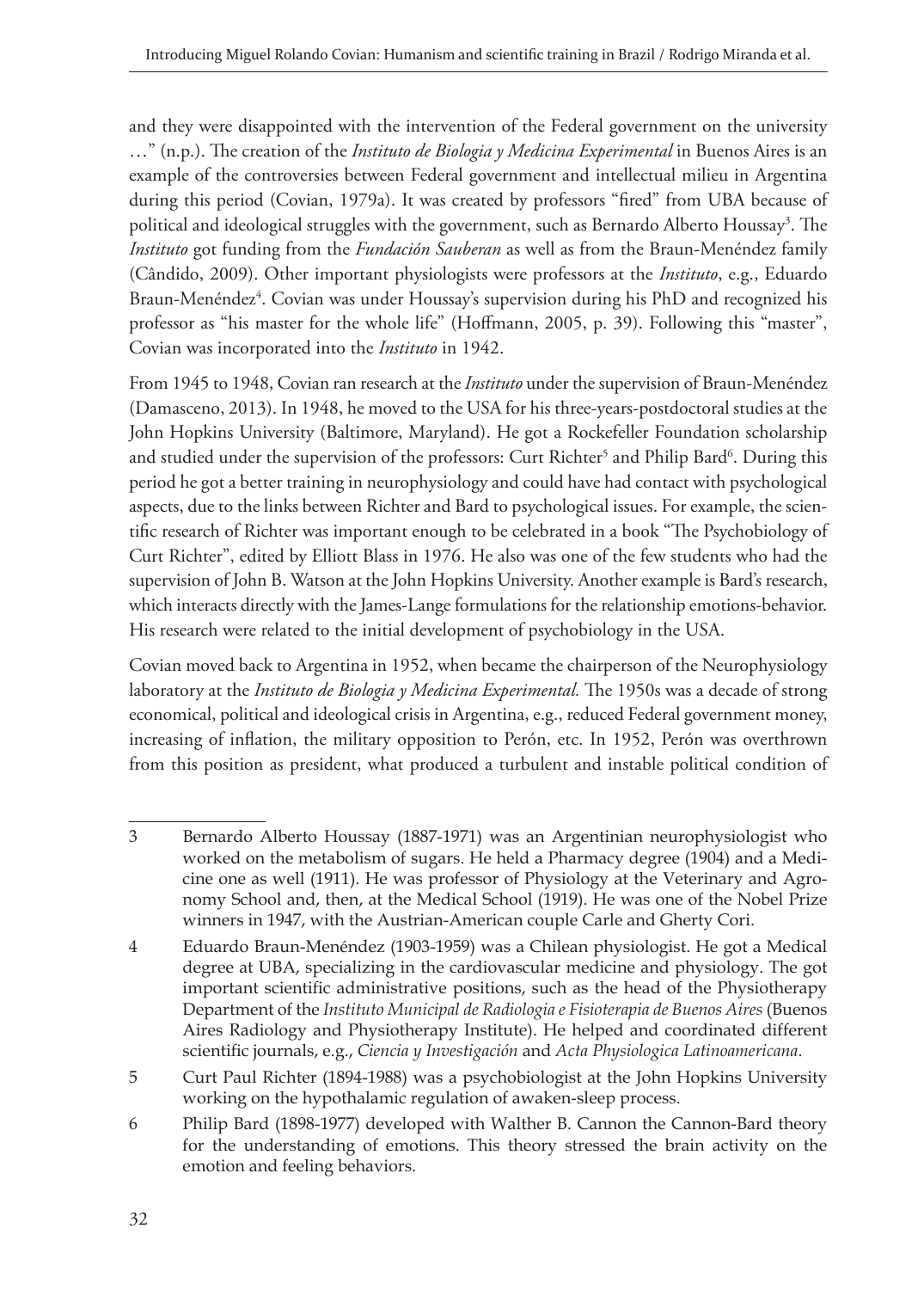the country. His ideological propositions were still influent in Argentina, but the opposition was getting stronger. This produced many debates and controversies between pro and con-Perón people.

In 1955, Covian was internationally recognized in the scientific physiology milieu due to his research on the limbic system (Cândido, 2009). However, he was afraid about the political situation in Argentina and, consequently, about the existence of the *Instituto*. He said: "Our future [at *Instituto de Biologia y Medicina Experimental*] was not clear, as if there was a wall blocking our way" (Covian, 1979a, p. 615). In this same year, Zeferino Vaz<sup>7</sup> - Dean of the brand new School of Medicine of USP-RP (FMRP-USP) – invited him become a university professor, researcher and head of the Physiology Department of FMRP-USP.

The previous experience at the *Instituto* and in the USA, as well as the experience of living under Perón's government in Argentina, impacted Covian's proposals and conceptions on the university (see Covian, 1979a). Mainly, his beliefs about the freethinking of the researcher and of the university. The Brazilian context at that time was brought together to his personal story to produce an idiosyncratic perspective at the FMRP-USP.

## **Brazil: Politics, science and university**

Many countries produced efforts to promote and accelerate their economical, political and social development after the World War II. Among these countries there were Latin America ones, such as Brazil. In Brazil, this was a period of political and ideological debates related to populism and military politics. The Brazilian president, Getúlio Vargas, killed himself in 1954, what produced an instable political situation. From 1954 to 1956, many politicians became Brazilian presidents, but always for a short period of time. Two examples were Fernandes Campos Café Filho and Carlos Luz. In 1956, Juscelino Kubitschek (JK) and João Goulart were elected, respectively, as president and vice-president. JK's government had a variety of political and economical problems during its first moments, e.g., political struggles promoted by the Vargas suicide, huge inflation process, etc. However, the charismatic personality of JK in addition to his enthusiastic government propositions (a sort of populism) promoted fast Brazilian development.

Since the first decades of the 20<sup>th</sup> century, the tripod industrialization, scientific development and educational renewal was an important subject for the intellectual and political elite while debating Brazilian development (Mendonça et al., 2006). Between 1950 and 1960, the modernity that had been desired since the beginning of the 1900s was established in Brazil. This modernity could be seen in the development of industries in the country; the urbanization process; the access to the day-by-day new technologies (e.g., refrigerators, vacuum cleaners); the building of a new capital, Brasília, etc. According to Skidmore (1982): "there is no doubt that Brazil had a real and clear economical development between 1956-1961" (p. 204). This modernization process was also tied to the promotion of education, chosen as one of the main aspects for the progress on

<sup>7</sup> Zeferino Vaz (1908-1981) got a Medical degree at the School of Medicine of USP, in Sao Paulo city, in 1932. Later on, he became professor at this university. He supported and coordinated the establishment of universities in the countryside of the Sao Paulo State. For instance, the FMRP-USP (1940-1950s) and the *Universidade Estadual de Campinas* (UNICAMP), in Campinas city (1960-1970).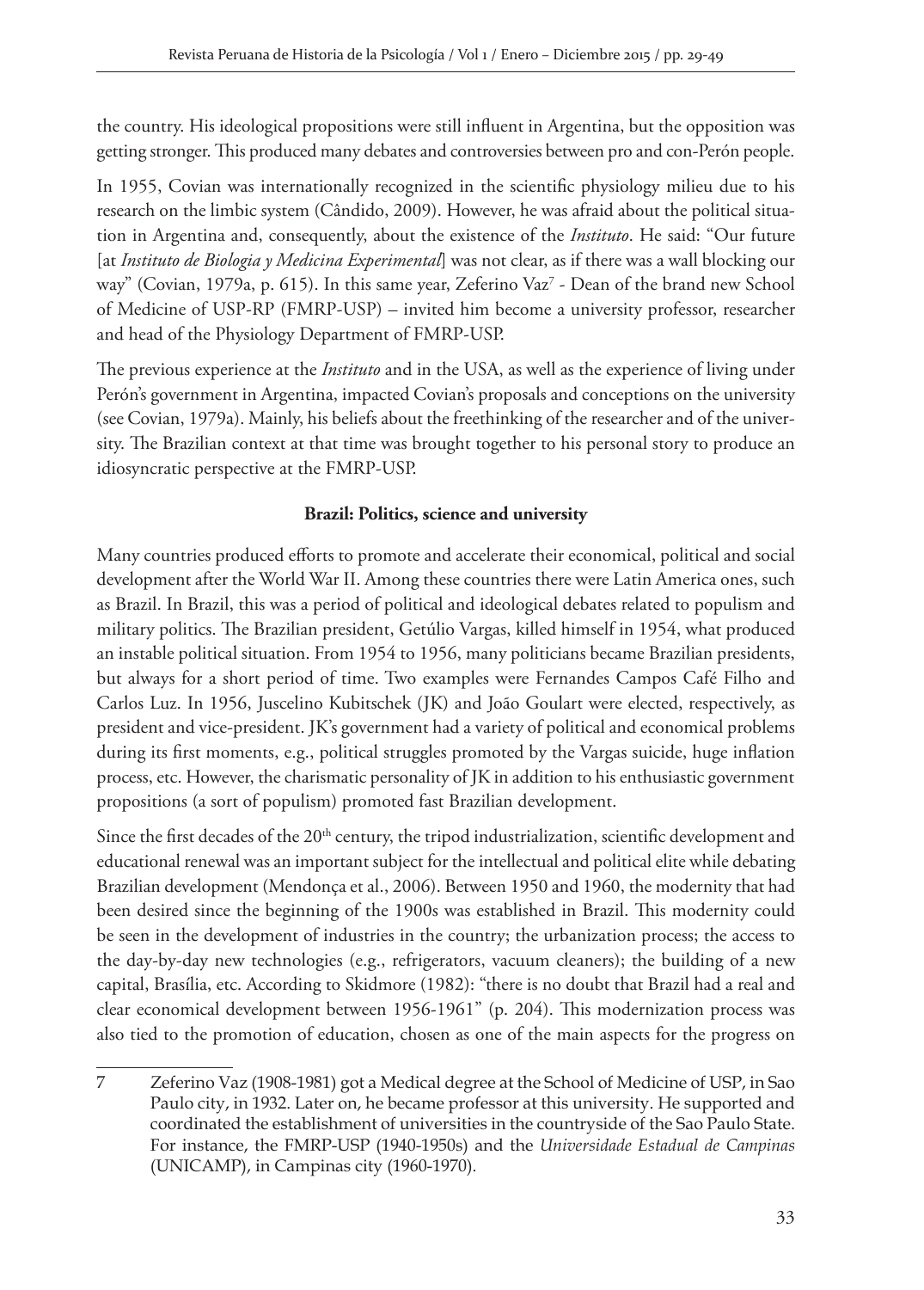the country. This context put in the spotlight the scientists and the intellectual elite as the main people responsible for the social reorganization.

The discourse of modernization for promoting national progress was intensified in Brazilian universities, and the technical aspects of education were strengthened, as was governmental investment in higher education. These efforts linked the university to development of research and science production. Development of both teaching methods and research became a trend in the discourse of the Brazilian university (Cunha, 2007). In line with the ideals of modernization, the need for encouraging the development and organization of the Brazilian scientific community was highlighted in educational policy. For instance, many government agencies that support research with grants and scholarships were created at that time. We can mention: *Fundação de Amparo à Pesquisa do Estado de São Paulo* [São Paulo Research Foundation] (FAPESP) in 1947; *Sociedade Brasileira para o Progresso da Ciência* [Brazilian Society for the Progress of Science](SBPC) in 1948; and in 1951, the *Conselho Nacional de Desenvolvimento Científico e Tecnológico* [National Council for Scientific and Technological Development] (CNPq) and the *Coordenação de Aperfeiçoamento de Pessoal de Nível Superior* [Brazilian Federal Agency for Support and Evaluation of Graduate Education] (CAPES).

Gastão Rosenfeld (1963), one of the founders of the SBPC, affirmed:

It is necessary to truly stimulate the collaborative spirit in order to increase the number of scientists and to improve their skills … this is the only way culture will be strengthened—by having the number of its supporters increased (p. 82).

Similarly, Warnick Kerr, professor at the USP-RP and director of the FAPESP between 1962 and 1964, said: "[the] lack of qualified personnel for research constitutes the major deficiency for the rapid progress of science in the State of São Paulo" (Kerr, 1965, p. 72). According to some authors, these characters advocated

... The necessity to implement a new university culture in Brazil should be guided – among many aspects – by the establishment of relations between professors and between those characters and the students. This new culture should bring meaningful changes into the university core …, the university should offer in its courses both theoretical and practical training, in which the scientific logic of thinking and researching would be stressed rather than expositive classes (Mendonça, 2003, p. 12).

Thus, the creation of a "national science" was prominent in the academic environment, whose objective was to act in the Brazilian social context. However, Brazilian researchers also promoted the invitation of foreigners to contribute to the establishment of a scientific community in the country (Cunha, 2007; Sá, 2006). For instance, the anthropologist Claude Lévi-Strauss gave lectures on Sociology at USP between 1935-1939. Other examples, related to Psychology – Social and Experimental Psychology – at USP, are the courses taught by Otto Klineberg (1945-1947) and Fred Keller (1961-1962). It is interesting to observe that both psychology courses were developed in the Physiology Department of USP, São Paulo city.

Brazilian modernization and economical optimism also impacted the countryside, especially in the Southeast. An example of this is the establishment of universities outside the main cities of the country, such as the creation of FMRP-USP (Mauro & Nogueira, 2004). São Paulo govern-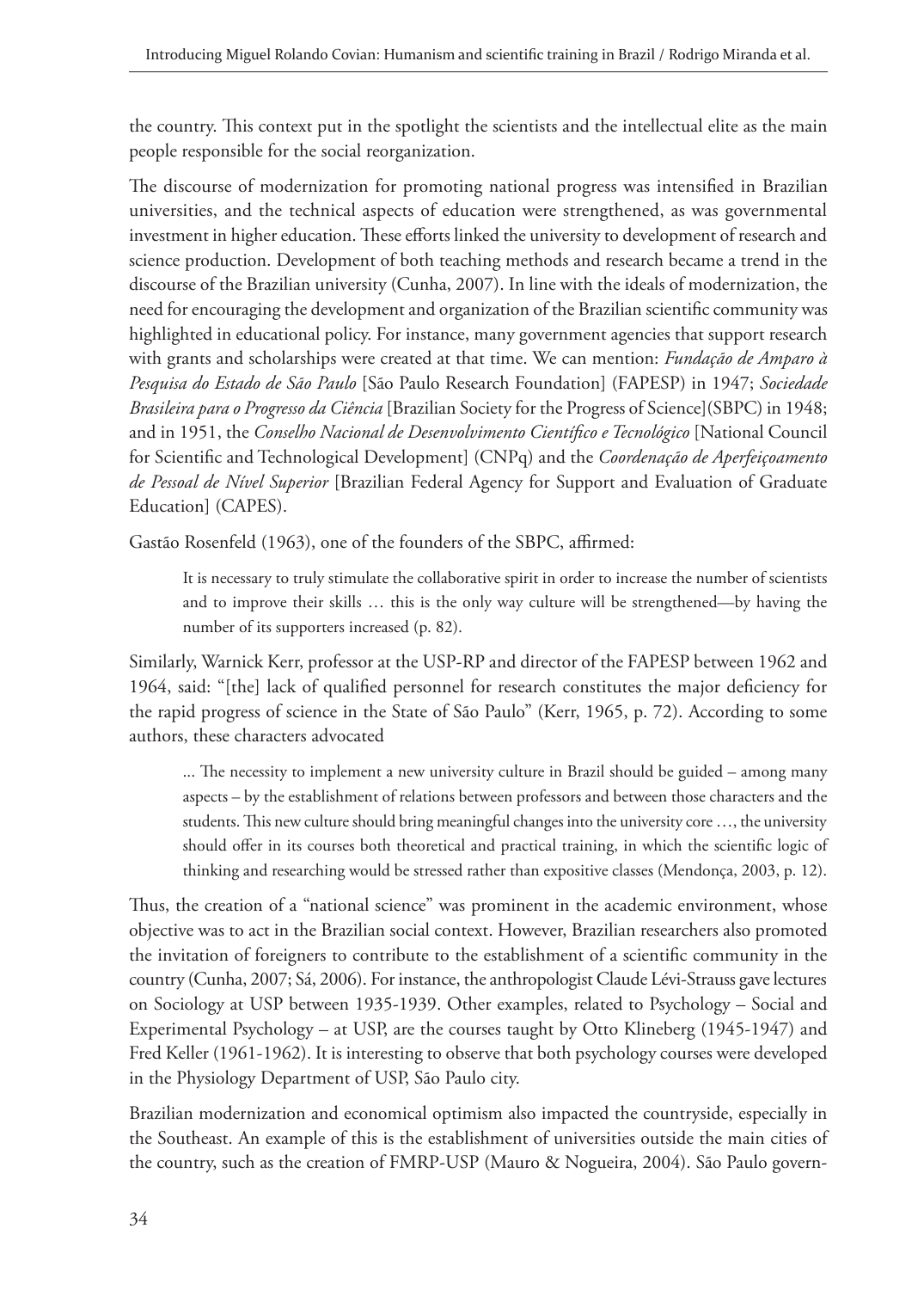ment advocated the creation of public universities in the countryside of the State and, in 1947, a Commission was created headed by Zeferino Vaz. From 1947 to 1951, many cities were studied for the establishment of a university and Ribeirão Preto was chosen to get the School of Medicine. Many aspects influenced this choice, such as a bigger student population when compared to other countryside cities (20,000 students) and a well-established network of schools. In 1951 the FMRP-USP was created and it started working in 1952. Zeferino Vaz was its first Dean and its first faculty members were brought from the USP Campus in São Paulo city. The Rockefeller Foundation also contributed to the creation of FMRP-USP (Damasceno, 2013). The partnership between the School and the Foundation promoted the establishment of full-time professors on the university for teaching and researching. It also influenced the raising of buildings and laboratories, the promotion of scholarships for researchers and students, etc.

Upon arriving in Brazil, Covian found favorable conditions for the development of his work and his intellectual proposals. These conditions were consistent with the ideas that emerged from institutions managed by Brazilian intellectual elite. He found a university engaged in the developmental background of the 1950s, led by an innovative design and suited to the needs of a society that was experiencing changes. The FMRP-USP loomed as a center of excellence in research: promoting the work of its scientists; well-equipped laboratories; a well-organized vivarium with a wide availability of animals for research (Mauro & Nogueira, 2004). However, this scenario would change radically, imposing to Covian, once again, the experience of living and teaching under a dictatorial political regime.

In the first months of 1964, a dictatorial government developed by joint civilian and military forces began in Brazil<sup>8</sup> (Schneeberger, 2003; Skidmore, 1988). This period can be characterized by: a lack of democracy; suppression of constitutional rights; strengthening of censorship; political persecution and repression of those who were against the military government. In April 1964, General Humberto de Alencar Castelo Branco took over the presidency. During his government - considered a "moderate" one - were promoted practices of social control, such as the: the suspension of political rights, the retirement and dismissal of public staff, etc. Laws that were intended to neutralize any anti-government activities were established, e.g., the *Lei de Imprensa* (Press Law) and the *Lei de Segurança Nacional* (National Security Law)<sup>9</sup>. From 1967 onwards, the dictatorship got even more severe, with the leadership of

<sup>8</sup> Brazilian Army, in this dictatorship, governed Brazil for twenty years (1964-1984). There is controversy about the beginning of the Brazilian military dictatorship. The coup that put down the civil presidents João Goulart stared at March 31st, 1964. This date highlights the march of military troops from Minas Gerais and São Paulo states to Rio de Janeiro, the federal capital at that time. One can understand this as the milestone for the military regime, whereas there are other possibilities of comprehension. Other possibility is April 1st, when the civil president left the country. It is interesting to remember this second date is celebrated as April fool's Day.

<sup>9</sup> The goal of the first Law was to oversee the press using censorship. The second one established new and hard punishments for those who were considered committing crimes or threatening the national security. For further information, we suggest reading the *Atos Institucionais* (AI) [Institutional Acts] –legal documents for social control published during the dictatorship–: < http://www.planalto.gov.br/legislacao/legislacao-historica/atos-institucionais >. Access: Apr. 16, 2014.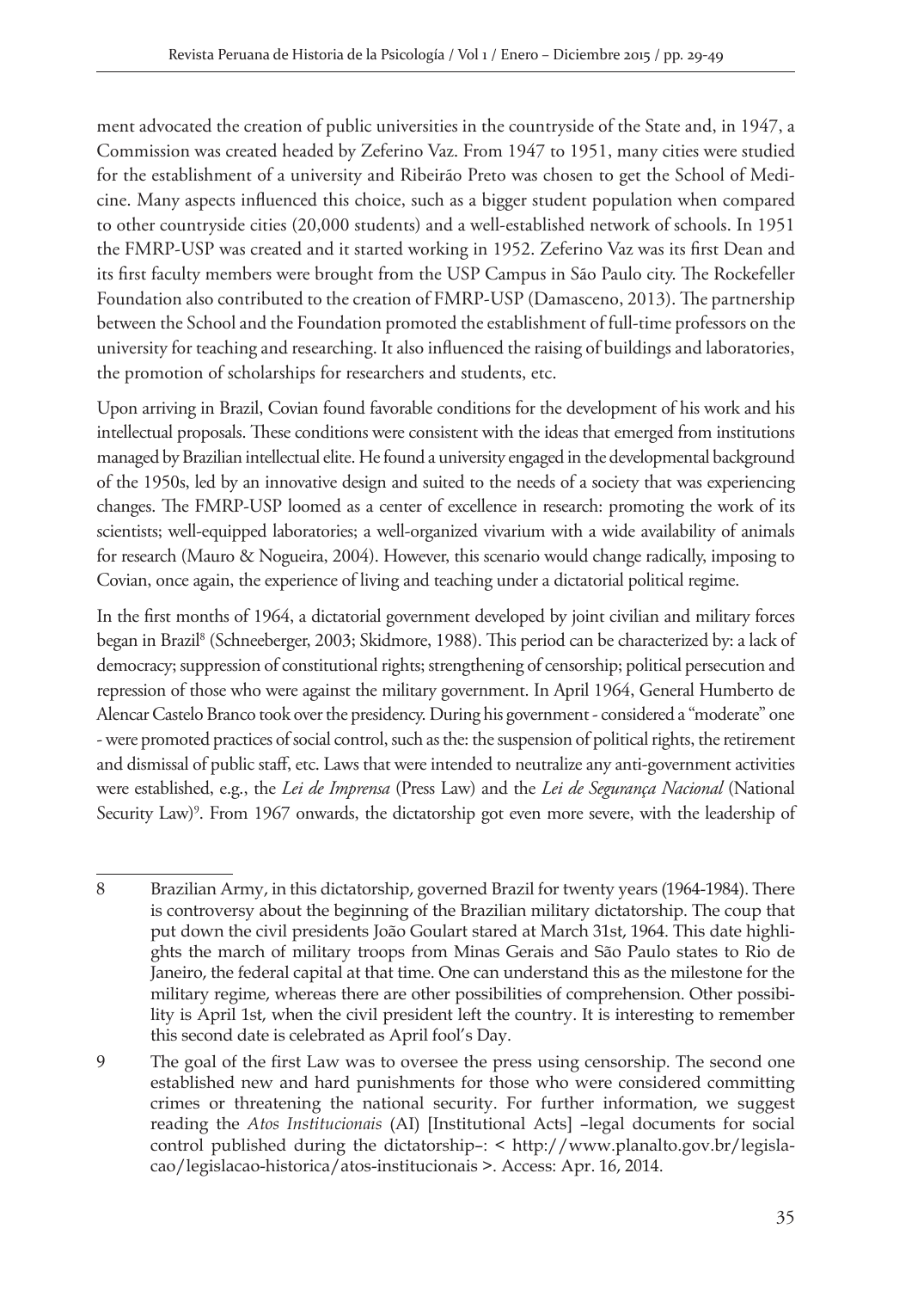General Arthur da Costa e Silva. This significantly impacted the Brazilian university with control and censorship on teaching and research activities.

The promotion and organization of science in Brazil between 1950-1970 influenced Covian on his ideological proposals and scientific practices as well. Moreover, these propositions were influenced by the experience of a new dictatorial government with interventions on the university and scientific research.

#### **Humanism and University Education: Training scientists**

The Department of Physiology was already working with a group of assistants teaching theoretical-practical courses in physiology when Covian arrived in Brazil (Figure 1). Covian came as a full professor to reorganize the Department for running research, training scientists, supervising undergraduate and graduate students, teaching, etc. (Damasceno, 2013). His work as a researcher and professor contributed for the recognition of the Department of Physiology as a prominent institution for training scientists and researching. For instance, the *Associação Latino-americana de Ciências Fisiológicas* (ALACF) [Latin American Association for Physiological Sciences] and the Organization of American States (OAS) certified the Department of Physiology of FMRP-USP (Mauro & Nogueira, 2004). Covian's activities were in line with what he believed as the goal of the university: a site for research, teaching and social care (Covian, 1979a). His beliefs and activities were also in line with other characters and documents of the period.



**Fig. 1. Covian in his office at the Physiology Department of FMRP-USP, about 1960. Source: FMRP-USP Historical Museum.**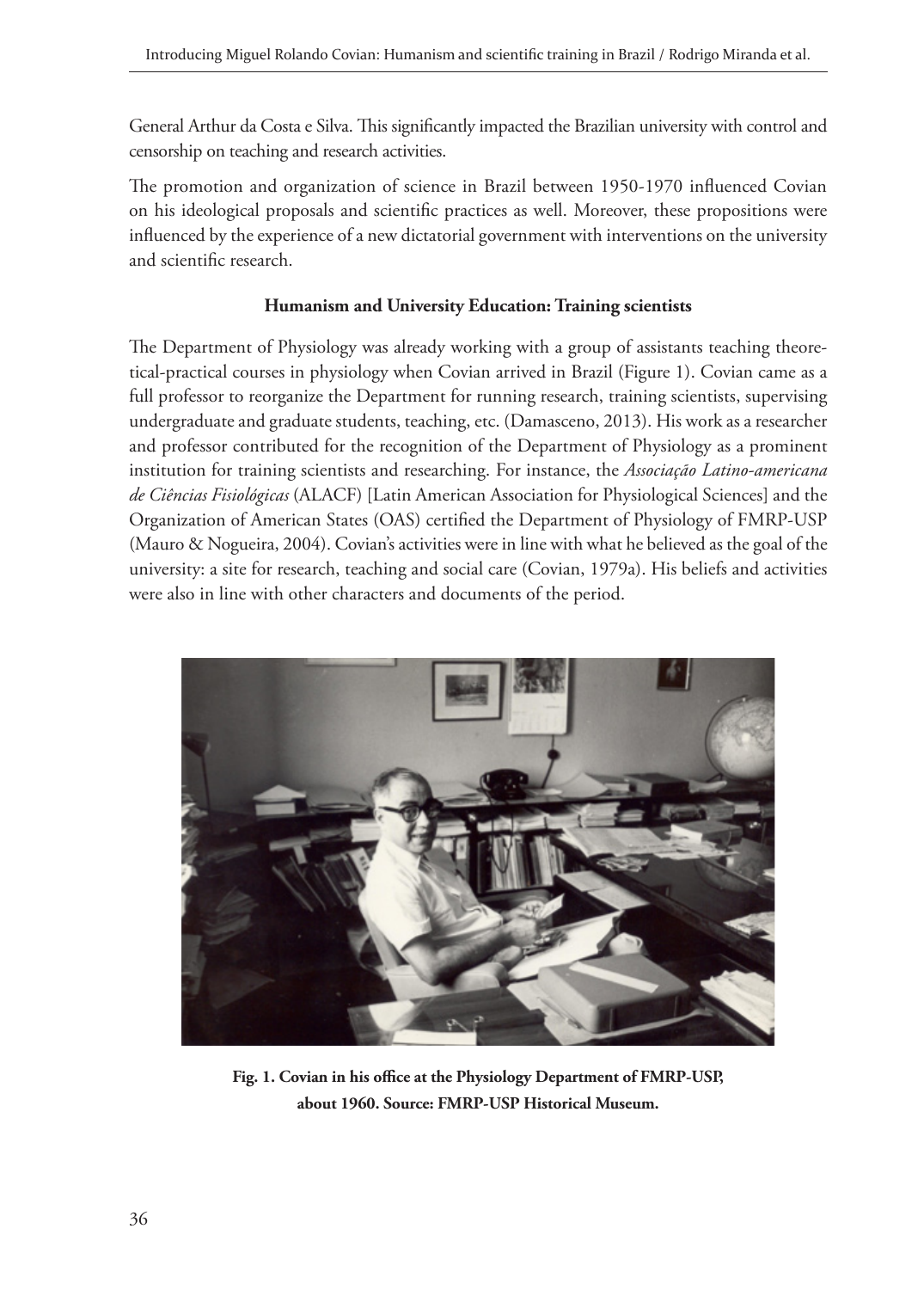The medical community in Brazil was also asking for better training on technical and scientific aspects during the university education. The Covian's proposals and practices were in line with these medical demands (see Covian, 1979a). According to Bulcão, El-Kareh and Sayd (2007), health sciences –especially Medicine– had to adapt themselves to many social changes occurred in Brazil in the first decades of the  $20<sup>th</sup>$  century. These social changes got stronger and faster tied to the modernization process of the 1940-1950s. According to these authors:

The criteria of importance shifted to the experts, to the new and updated physicians with technical skills; the hospital and its equipment and the medical enterprise. Medical professionals have found themselves compelled to reshape their practice towards a technological medicine, i.e., to update themselves on the scientific-technological development. (p. 474)

The creation of the FMRP-USP and the Covian activities can be grounded on this context. Medical education at that School –developing research as well as training professionals and scientist– attended social expectations. These social demands came from civil society and medical and scientific communities as well, being part of the organization of these last two groups.

Another example is the Federal Law No. 5.540 published on December 3, 1968, which regulates the organization and operation of higher education in Brazil. The first two articles of this Law read as follows:

Art. 1 - Higher education aims the research - for the development of sciences, humanities and arts - and the training of professionals at university level.

Art. 2 - The higher education –inseparable from research–, occurs in universities and, exceptionally, in certified isolated institutes, organized as public or private institutions (Federal Congress, 1968, n.p., emphasis added).

Covian's proposal and practices were in line with aspects presented by this Law. His training at the *Instituto de Biologia y Medicina Experimental* and at the *John Hopkins University* as well, gave him the credibility and skills to run a lab. These skills and credentials were tied to his technical expertise on experimental work.

At the same time, Covian advocated other important aspects of the scientist training at a lab. According to Covian, the scientist should search for knowledge in the scientific research, but the scientist must study philosophy to achieve the proper awareness of science, i.e., to control techniques and not be controlled by it. He advocated that the technique was in the service of science and not the contraire, since science should use and produce technology for humanity. In his own words:

The technique is born as a defensive response from mankind against the force of nature, to satisfy imperative needs, such as cold, heat, hunger, etc. Humankind produces a second nature, which modifies and subdues the first one. This first step is born by human needs, because the mankind reigns over this nature that it created … However, in a second step, the technique fails to satisfy basic human needs and it start creating superfluous needs. When mankind begins to feel the need for expendable things for their welfare, starts its *via crucis* of unhappiness. The dominator becomes dominated by technology and its products. (Covian, 1975/2007a, p. 56)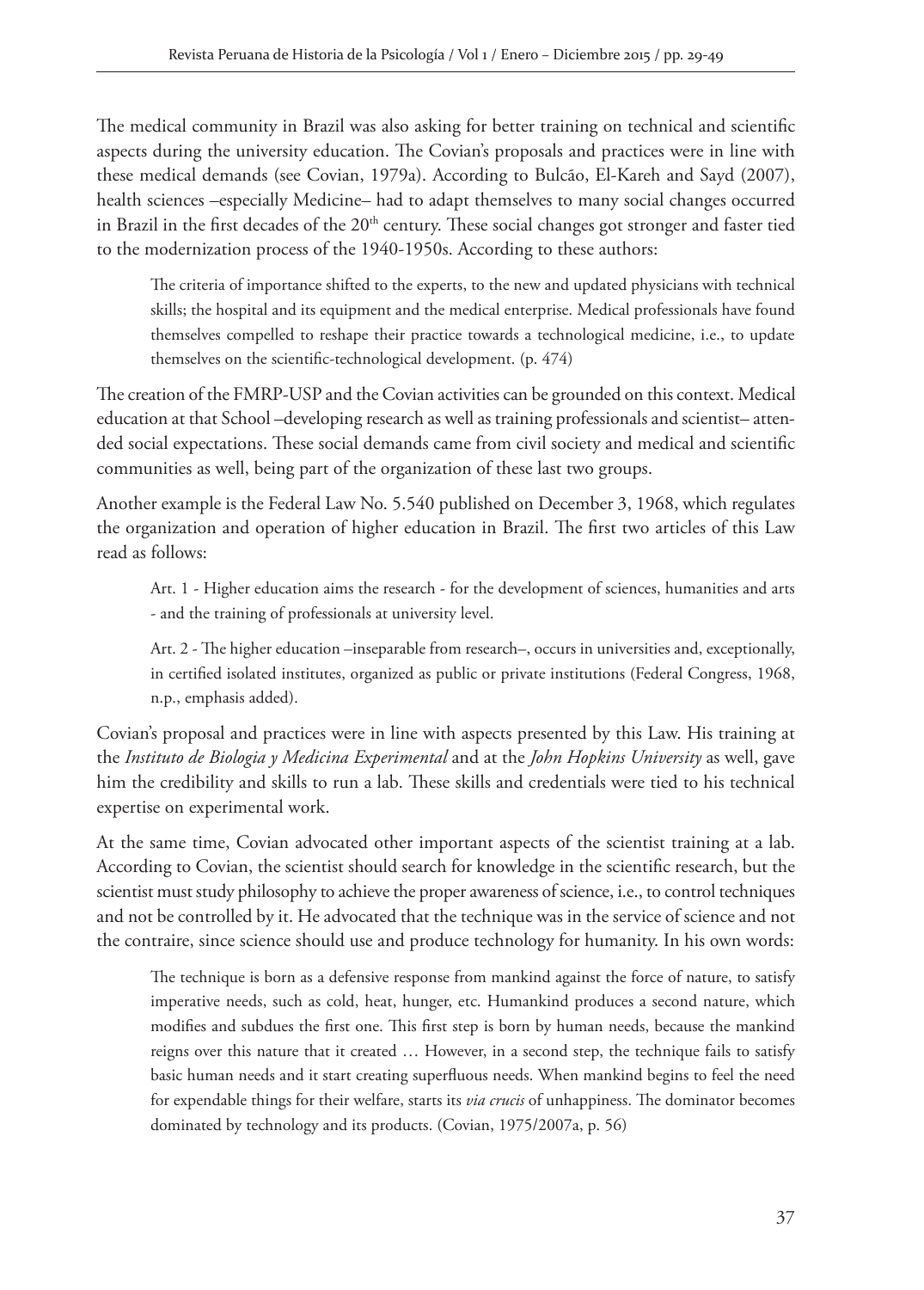Covian also pleaded the scientist to keep in mind the relations between philosophy and science. According to him, a scientist should have a religious attitude, based on good moral principles – probably an inheritance from Argentinian context. He believed that science and religion must be together, because scientists should be wise and dedicated to research: "The real man of science has a natural mood for quiet and contemplative work, I will say that his attitude is religious even if he negates God" (p. 63). This emphasis on a humanistic/cultural training of the scientists helps us understand some controversies on both Argentinian and Brazilian higher education contexts. On the one hand, this emphasis on a humanistic education seemed to be a counterpoint of what he had experienced in Argentina under Perón and in Brazil under military dictatorship. These two contexts promoted the bolstering of technical subjects on the university training. Humanistic/ cultural training could minimize the impacts of technique over mankind. On the other hand, his promotion of "religious" attitudes could be in line with the increasing of religious (Catholicism) practices and ideas in Argentina and Brazil during the 1960s (Buchbinder, 2010). Thus, Covian fostered a humanistic/cultural training associated to the technical one. This proposal was connected to his beliefs on the university as a freethinking institution.

Covian advocated creativity and freethinking as essentials tools for the scientific practice. These aspects seemed to be in the opposite way of the government opinions in the Argentinian and Brazilian contexts at that time, because of their authoritarian governments. Defending the freethinking in the university, Covian affirmed:

The University is a community of thought that must teach its students critical thinking. It should teach them how to think by themselves. The university is a center of criticism, training professionals capable of freethinking and criticism. Its students should be able to transmit this freethinking spirit to society. This is the main service that the University should provide to society (Covian, 1979a, p.616).

The humanistic/cultural training of the scientist was a technical and philosophical training at the university (Covian, 1977/2007b). This training was connected to the university as a "center for criticism" and the scientists trained on a humanistic perspective could keep the freethinking alive there. According to him, "humanism" was "…a human tendency to its fullest, activating all its potential" (p. 66). Covian's proposals on the humanistic education and free thought went against the current of occurrences of the period, with strong government intervention in the directions of the university during Brazilian dictatorship. Moreover, it seemed to go against the pragmatism and utilitarianism proposals practiced in national scientific culture of the country (Mendonça et al., 2006). Between 1960 and 1970, the pragmatism and utilitarianism proposals were remarkable influences in Brazilian educational milieu, especially in higher education. However, for Covian (1979a): "The spirit needs spontaneity to flourish in creativity, but this attitude dies when the utility –pragmatism– becomes the supreme body" (p. 617). In this same text, he continues:

The University is, and always should be, a place for meeting and debates, to express concerns, to propose political and social criticisms, without authoritarianism and free from punishments that minimize man and institutions. (p. 616)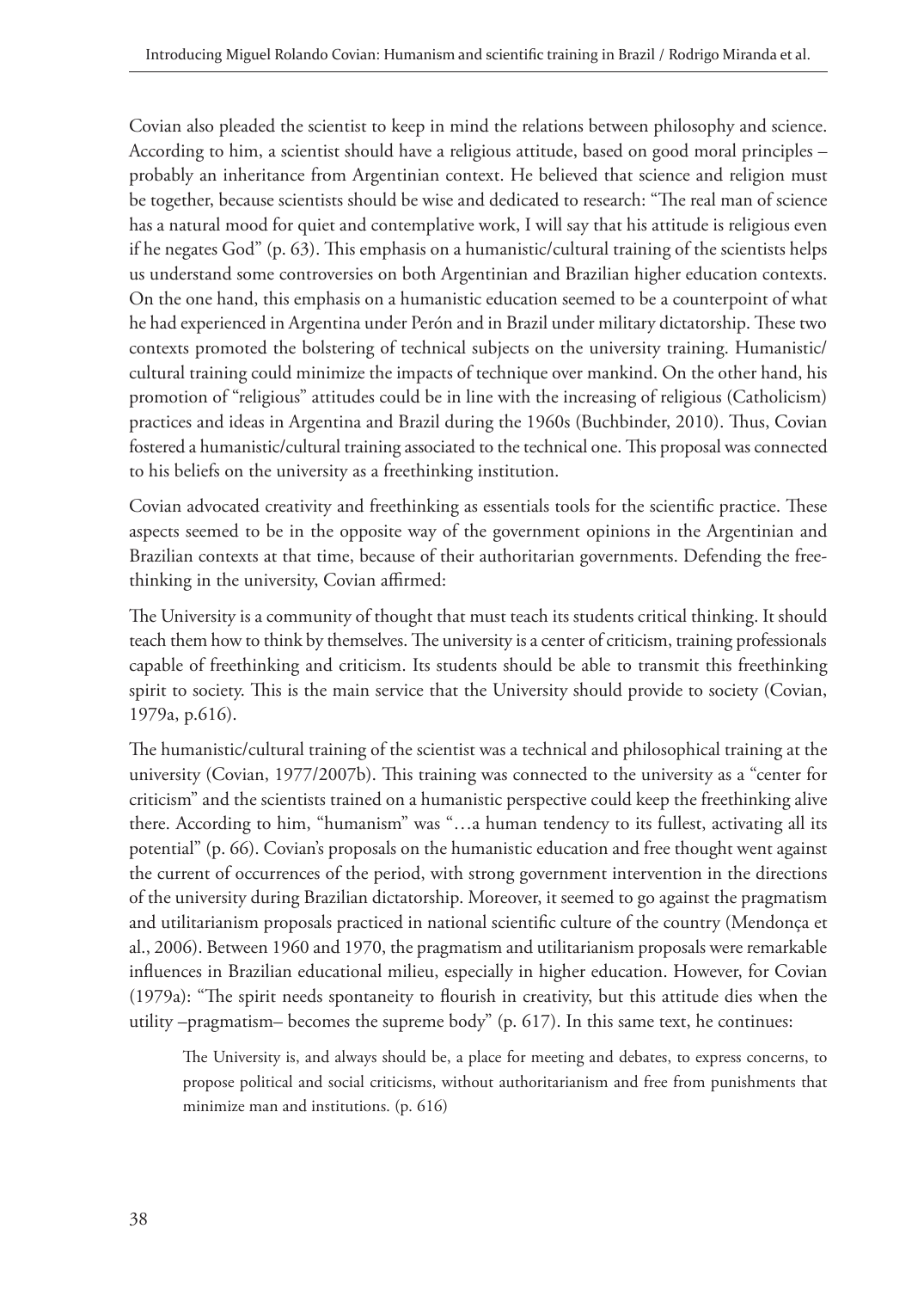The humanistic training advocated by Covian had influences from his philosophical and human sciences readings. Among these readings, we can find influences of psychological concepts and proposals. According to Cândido (2009), three authors were quite influential in Covian's humanistic thought and had an impact on his performance as a teacher and researcher: Teilhard de Chardin<sup>10</sup>, José Ortega y Gasset<sup>11</sup> and Thomas Merton<sup>12</sup>. These philosophical and human sciences readings contributed for the Covian's proposals on the "humanistic training" based on three axes: (i) truth; (ii) goodness; and (iii) beauty (Cândido, 2009; Cândido & Massimi, 2010). Covian advocated that this tripod should be presented during the scientific training in the university. In his words:

It is duty of the University to promote student's education in all its dimensions, i.e., humanistic training which is another name for cultural education. We need technicians to help the development of a country, but it is naive to believe technocracy will solve all human problems. It is imperative to defend man against technocracy that transforms man into an object. We also need to train in-depth thinkers, who guide the technique to be placed at the service of humankind. The learning of technical expertise requires to be balanced with a guided training for Truth, Good, and Beauty. (Covian, 1979b, p. 14)

## **The relationship between those three axes guided Covian's proposals and activities at the FMRP-USP**

Covian fostered the discussion on the status of "truth" connected to the knowledge. This was due to the fact that, with the development of science, a specialization of knowledge and predominance of experimental science occurred. According to Covian (1975/2007b), the experimental scientific method was introduced as the only method able to achieve the "truth", constituting itself as a misconception. On the one hand, the association between specialization and experimental method enabled the production of increasingly sophisticated knowledge by accessing the lower limits of the real. In his words, the experimental method: "... moving on the surface of the real, verifying, measuring and explaining phenomena and acquiring mastery over a limited aspect of reality" (p. 53). On the other hand, the experimental method could produce a blurred notion that reality was only the sum of small parcels created/discovered trough science. This possible misconception produced by the techniques should be minimized by philosophy and humanities.

11 José Ortega y Gasset (1883-1955), studied philosophy at various universities in Spain (Madrid) and Germany (Leipzig, Berlin and Marburg). Between 1910-1936 he was professor of Metaphysics at the *Universitad de Madrid* (University of Madrid). He was strongly dedicated to promoting literary culture in Spain, with the publication of journals and collections, such as the *Revista de Occidente*. He translated into Spanish several authors, e.g., Bertrand Husserl, Max Scheler, Franz Brentano and Wilhelm Dilthey.

<sup>10</sup> Marie-Joseph-Pierre Teilhard de Chardin (1881-1955) was a priest who had a strong scientific and literary training since junior high studies. When he was eighteen, he entered a noviciate of the *Companhia de Jesus* (Society of Jesus). From 1908 to 1912, he attended his four-years of theology in Hastings. Between 1911-1914 he studied at the *Collège de France* and in 1922, graduated in natural sciences at the *Sorbonne*.

<sup>12</sup> Thomas Merton (1915-1968) was an American Catholic thinker and writer who published on activism, pacifism and spirituality.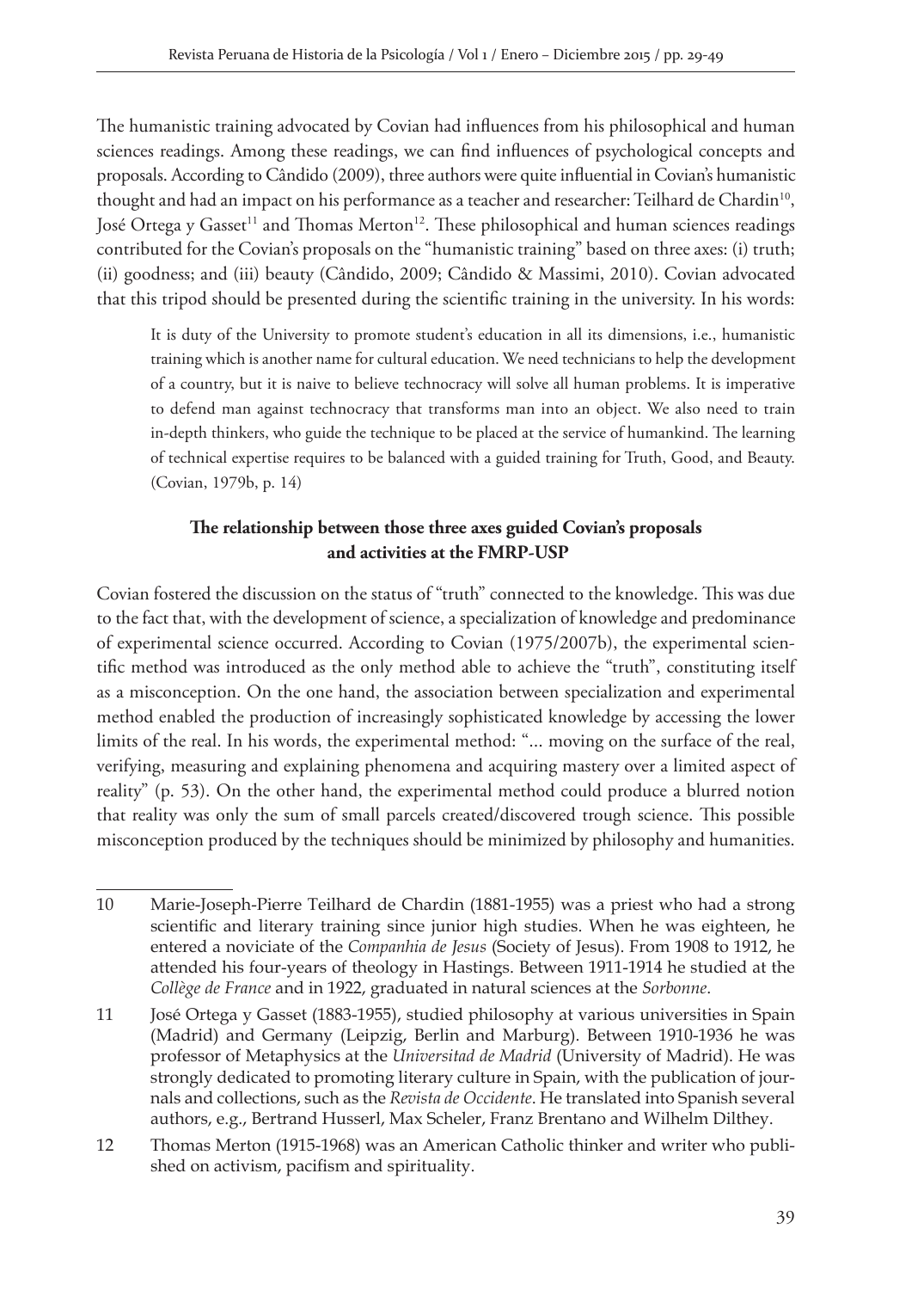They could articulate the dispersion of knowledge sprayed by the experimental method and by scientific specialization.

The "goodness" emerged as a consequence of the Covian's ideas on Ethics and on the axes of "truth" (see Covian, 2007c). The researcher should consider Ethics as a set of values and morals virtues, but it should not come just from external and social conditioning. Ethical considerations should come to the researcher based on his thinking about "truth" and knowledge; they should be a consequence of the humanities training. This conception is connected to his proposals on university and scientific training. According to him: "The scientist who closes himself schizophrenic in his lab, oblivious to the whole university, political and social debates, it is a marginalized human being" (Covian, 1979a, p. 617). The scientist's knowledge should be related to an ethical concern, which was partially determined by the scientific readings and partially related to political and social demands. To promote these training on Ethics, focusing the "goodness", Covian stated:

… I suggest the university to train small groups of students … with periodical meetings - inspired by the first days of the University - to freely and respectfully debate important problems, such as: science, social demands, arts, philosophy, etc. (p. 619)

Finally, Covian presented the "beauty". According to him, people - including scientists - should marvel themselves at the experience of reality. They should be curious and recognize the "beauty" of the world, which could promote freethinking. For the scientist, this could contribute in the development of their scientific activities. The creation of scientific knowledge connected with humanities promotes culture. Quoting the psychoanalyst Carl Jung, Covian said: "Man can leave behind his animal part through the cultural process, towering over his organic condition, creating its own environment (culture)" (Covian, 1979b, p. 14). Guided by the "beauty" of reality, scientists could became

… Thinkers, able to exercise a critical and argumentative role in society, fleeing from conformity and lack of intelligence and spirit. They will be brave enough to fight to change the degrading social, political and economical structures of the human condition. (p. 14)

Thus, the humanistic training at the university advocated by Covian connects technical knowledge of scientific work with cultural subjects. Especially, knowledge originated from the humanities. This would allow the education of people committed to ethical practices and, consequently, social changes.

He affirmed he intended to harmonize Physiology with Philosophy, as an effort to connect Philosophy and Science. An example of this effort was his area of research at the FMRP-USP, which was called by him as "interaction brain-mind" that represented his primal interest on Neurophysiology (Damasceno, 2013).

## **Scientific Laboratory: Research and scientific training**

The humanistic proposals for education advocated by Covian did not clash with his practices as a scientist and professor in the Neurophysiology laboratory. His lab was a tool for teaching and researching that had an important impact on the scientific community of USP as well as on the Brazilian scientific community. According to some reports of the period, his lab "... has been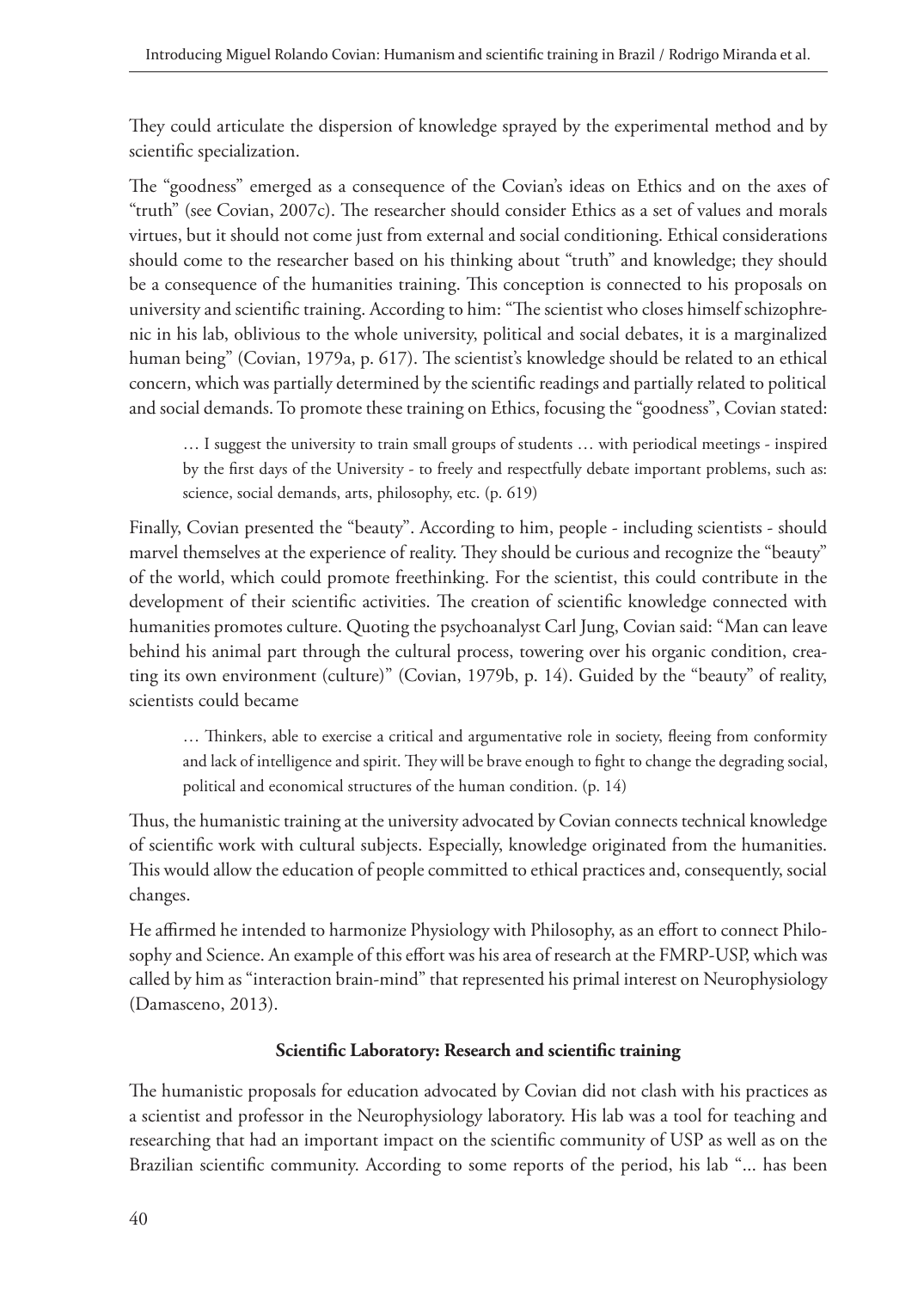carrying out high-level research on cortical and cerebellar activity, hypothalamus, reticular formation, and septal area ..." (Mendes, 1975, p. 4). In the lab studies, the behavior of the experimental subject and its relation to specific parts of the brain were in the foreground, especially: amygdala, hypothalamus and septal area. These areas are part of the limbic system in mammals and they are responsible for social behaviors and emotions. The amygdala is related to sexual behavior as well as with feelings (e.g., fear and anxiety). The hypothalamus is a bridge between the nervous system and the endocrine system, mainly regarding the control of body temperature, hunger and thirst. Finally, the septal area, is associated with the cerebral enhancers and punishers processing behavior of the subject.

Based on the study of these areas, the "interaction brain-mind" had three main approaches: (i) the relationship between emotion and behavior; (ii) feeding behavior; and (iii) the neural basis of behavior. The studies on these approaches occurred mainly with albino rats, rabbits, guinea pigs and cats as experimental subjects. Different interventions were performed, especially in the central nervous system, e.g., in the septal area, hypothalamus and amygdala. For instance: (a) electrolytic lesions; (b) electrical or chemical stimulation parameters recorded on neurovegetative and metabolic activity; (c) heart rate; (d) blood pressure; (e) respiratory rhythm; and (f) behavioral parameters, like motor activity and intake of water and sodium. In some experiments manipulation of the endocrine system or systemic injection of different types of drug activity were performed. According to those approaches and experimental designs, we can notice an early institutionalized development of neuroscience in Brazil. This development had relations with themes of psychology, especially experimental psychology (e.g., feeding behavior, operant conditioning, etc.).

Searching for the "Covian" at the *Periódicos CAPES13* (CAPES Journals), we found 13 papers within our time frame (see Table 1).

Table 1 shows us just a single paper that was not an experimental one: a memorial for Houssay in 1971. The other papers were experimental research related to lab work, which represents those three "interaction brain-mind" main approaches: (i) the relationship between emotion and behavior (e.g., Lico, Hoffmann & Covian, 1974); (ii) feeding behavior (e.g., Covian, 1967); and (iii) the neural basis of behavior (e.g., Saad, Antunes-Rodrigues, Gentil & Covian, 1972). These studies used apparatuses for experimental work, in which the stereotaxic apparatus was the most frequent. It was used for stereotaxic surgery in experimental subjects, e.g., inserting cannula, electrodes in the brain. In addition to this, there were kymographs, pneumographs and polygraphs kits, for the measurement of neuronal and behavioral conditions related to experimental estimations of neural system, such as blood pressure, breathing rhythm, body movements, vocalizations, etc. The same sort of apparatuses was also common in papers and propagandas in experimental psychology scientific journals, e.g., the *Journal of the Experimental Analysis of Behavior* (JEAB) (Miranda, Gonçalves, Miranda & Cirino, 2009). Other apparatus used by Covian's lab was related to some experimental psychology theories and concepts, such as the behavior analysis. For instance, in the study of Graeff et al. (1973) they used: a Skinner box (Figure 2), the target behavior was "lever pressing" and it was installed with the differential reinforcement of successive approximations.

<sup>13</sup> *Periódicos CAPES* it is free access virtual library of scientific journals for students and professors tied to Brazilian universities.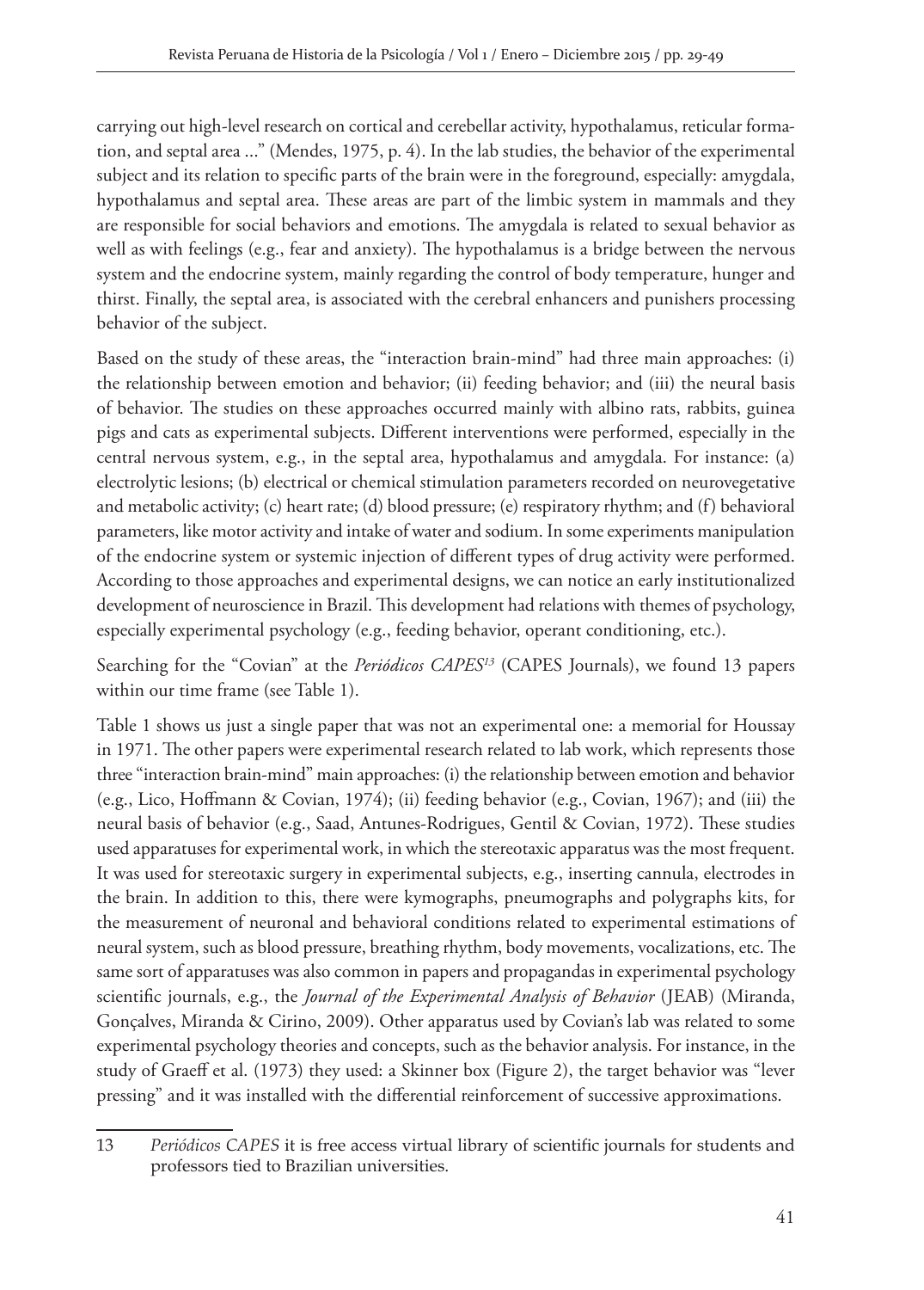| Year | Title                                                                                                                        | Author(s)                                                                                 | Publication                                   |
|------|------------------------------------------------------------------------------------------------------------------------------|-------------------------------------------------------------------------------------------|-----------------------------------------------|
| 1965 | Decrease Blood Pressure Due to Brain Septal<br>Stimulation: Parameters of Stimulation, Brady-<br>cardia, Baroreceptor Reflex | Miguel Rolando Covian & César Timo-Iaria                                                  | Physiology and<br>Behavior                    |
| 1966 | Alterations in Sodium Chloride and Water In-<br>take after Septal Lesions in the Rat                                         | Andrés Negro-Vilar; Cleber G. Gentil & Mi-<br>guel Rolando Covian                         | Physiology and<br>Behavior                    |
| 1967 | Studies on the Neurovegetative and Behavioral<br>Functions of the Brain Septal Area                                          | Miguel Rolando Covian                                                                     | Progress in Brain<br>Research                 |
| 1968 | Role of Amygdaloid Complex in Sodium Chlo-<br>ride and Water Intake in the Rat                                               | Cleber G. Gentil; José Antunes-Rodrigues; An-<br>drés Negro-Vilar & Miguel Rolando Covian | Physiology and<br>Behavior                    |
|      | Autonomic Conditioning in the Anesthetized<br>Rabbit                                                                         | Maria Lico; Annette Hoffmann & Miguel Ro-<br>lando Covian                                 | Physiology and<br>Behavior                    |
| 1970 | Role of Adrenals in the Changes of Sodium<br>Chloride Intake Following Lesions in the Cen-<br>tral Nervous System            | José Antunes-Rodrigues; Cleber G. Gentil; An-<br>drés Negro-Vilar & Miguel Rolando Covian | Physiology and<br>Behavior                    |
|      | Mechanism of Decreased Sodium Chloride<br>Intake After Hypothalamic Lesions: Effect of<br>Hydrochlorothiazide                | José Antues-Rodrigues; Wilson A. Saad; Cle-<br>ber G. Gentil & Miguel Rolando Covian      | Physiology and<br>Behavior                    |
| 1971 | Bernardo Alberto Houssay (1887-1971)                                                                                         | Miguel Rolando Covian                                                                     | Physiology and<br>Behavior                    |
| 1972 | Water and Sodium Chloride Intake Following<br>Microinjections of Angiotensin II into the Septal<br>Area of the Rat Brain     | Miguel Rolando Covian; Cleber G. Gentil &<br>José Antunes-Rodrigues                       | Physiology and<br>Behavior                    |
|      | Interaction Between Hypothalamus, Amygdala<br>and Septal Area in the Control of Sodium Chlo-<br>ride Intake                  | Wilson A. Saad; José Antunes-Rodrigues;<br>Cleber G. Gentil & Miguel Rolando Covian       | Physiology and<br>Behavior                    |
| 1973 | Lever-Pressing Behavior Caused by Intraseptal<br>Angiotensin II in Water Satiated Rats                                       | Frederico G. Graeff; Cleber G. Gentil; Vera<br>Lúcia Peres & Miguel Rolando Covian        | Pharmacology,<br>Biochemistry and<br>Behavior |
| 1974 | Influence of Some Limbis Structures Upon<br>Somatic and Autonomic Manifestations of<br>Pain                                  | Maria Lico; Annette Hoffmann & Miguel<br>Rolando Covian                                   | Physiology and<br>Behavior                    |
|      | Antagonism of the Dipsogenic Action of<br>Intraseptal Angiotensin II in the Rat                                              | Vera Lúcia Peres; Cleber G. Gentil; Frede-<br>rico G. Graeff & Miguel Rolando Covian      | Pharmacology,<br>Biochemistry and<br>Behavior |

|  |  |  |  |  |  |  |  |  |  | Table 1. Publications of the Neurophysiology Laboratory |  |
|--|--|--|--|--|--|--|--|--|--|---------------------------------------------------------|--|
|--|--|--|--|--|--|--|--|--|--|---------------------------------------------------------|--|

Another example is the study developed by Covian and Hoffmann (1974). We can notice the use of some concepts like respondent behavior and conditioned stimuli. These concepts were initially developed by I. Pavlov and were reinterpreted by theoretical formulations of American experimental psychology. The presence of these concepts suggests us the circulation of classical concepts on experimental psychology and some possible communication between neurophysiology and psychology. This also helps us understand that scientific instruments can acquire different uses and become independent of the initial theoretical formulation. The presence of behavioral concepts and apparatuses that measure behavior could be analyzed based on the training of Covian in the USA with Richter and Bard.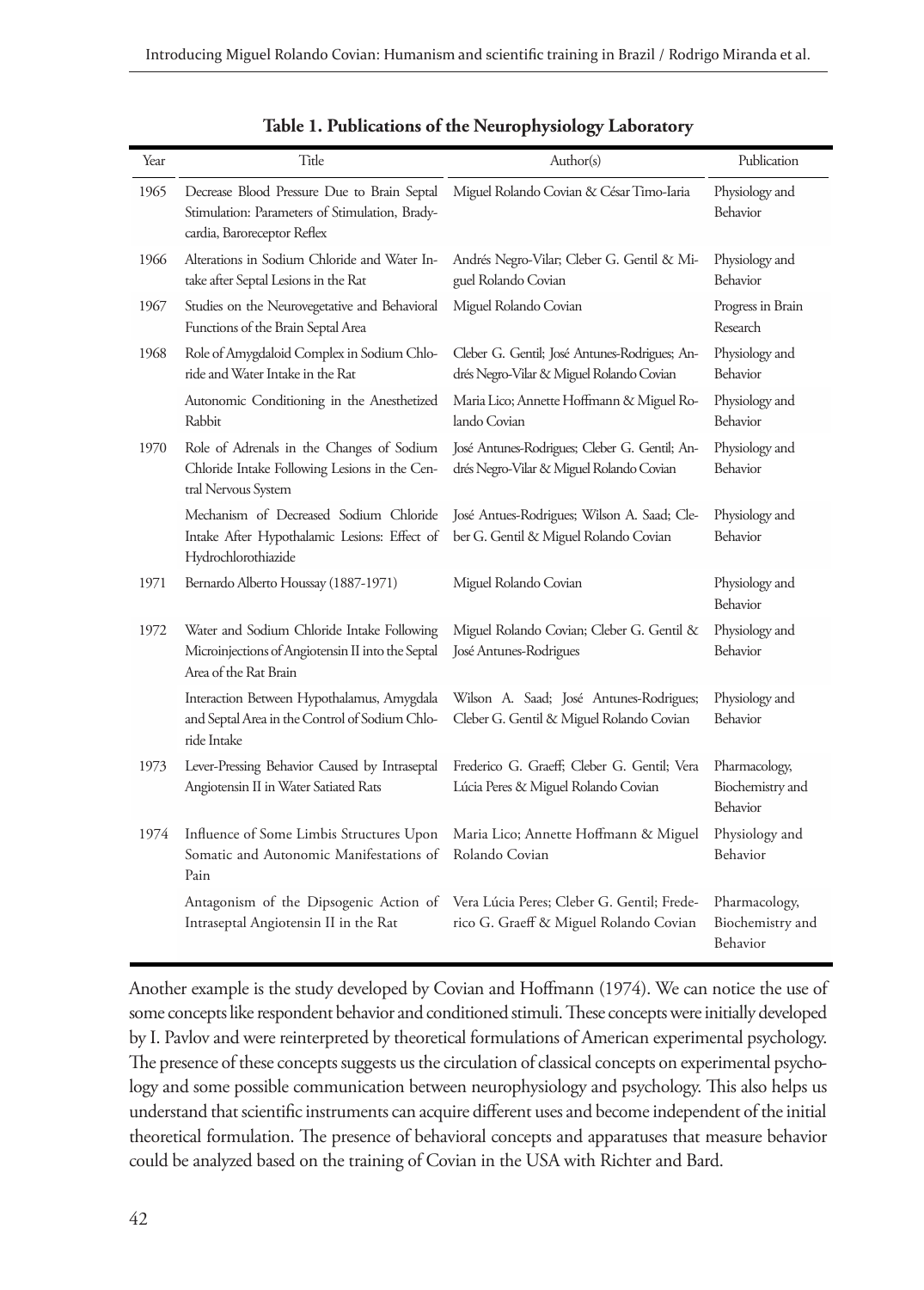

**Fig. 2. Skinner box at USP, about 1960s. Source: Universidade de São Paulo.**

A single author, Covian, wrote two of the thirteen texts presented on Table 1. The others texts are signed by multiple authors, which suggests teamwork in the development of activities in the lab. There are ten different authors and, from them, three are women. In the early decades of the 20th century in Brazil, there were some professions that were not considered "appropriate" for women, among those, the one of scientist. The presence of women as scientists can suggest the inclusion of women in Brazilian scientific universe due to the fact that almost one third of the authors were female (see Figure 3). In this figure, we see Anette Hoffmann and Maria Carmela Lico standing right behind Covian. All used coats, clothing typical of the scientist in the laboratory. In the background, we see some laboratory instruments such as oscilloscope, electronic stimulator and electronic time controllers. Covian could be in the foreground because he was a man, but it could also be because he was the head of the department and laboratory. The existence of this record helps us to compose more a counterpoint of laboratory activities in the period: the fact that he promoted and registered female scientific work in that period (Hoffmann, 2008).



**Fig. 3. Anette Hoffman, Maria C. Lico and Miguel Rolando Covian, about 1960. Source: FMRP-USP Historical Museum.**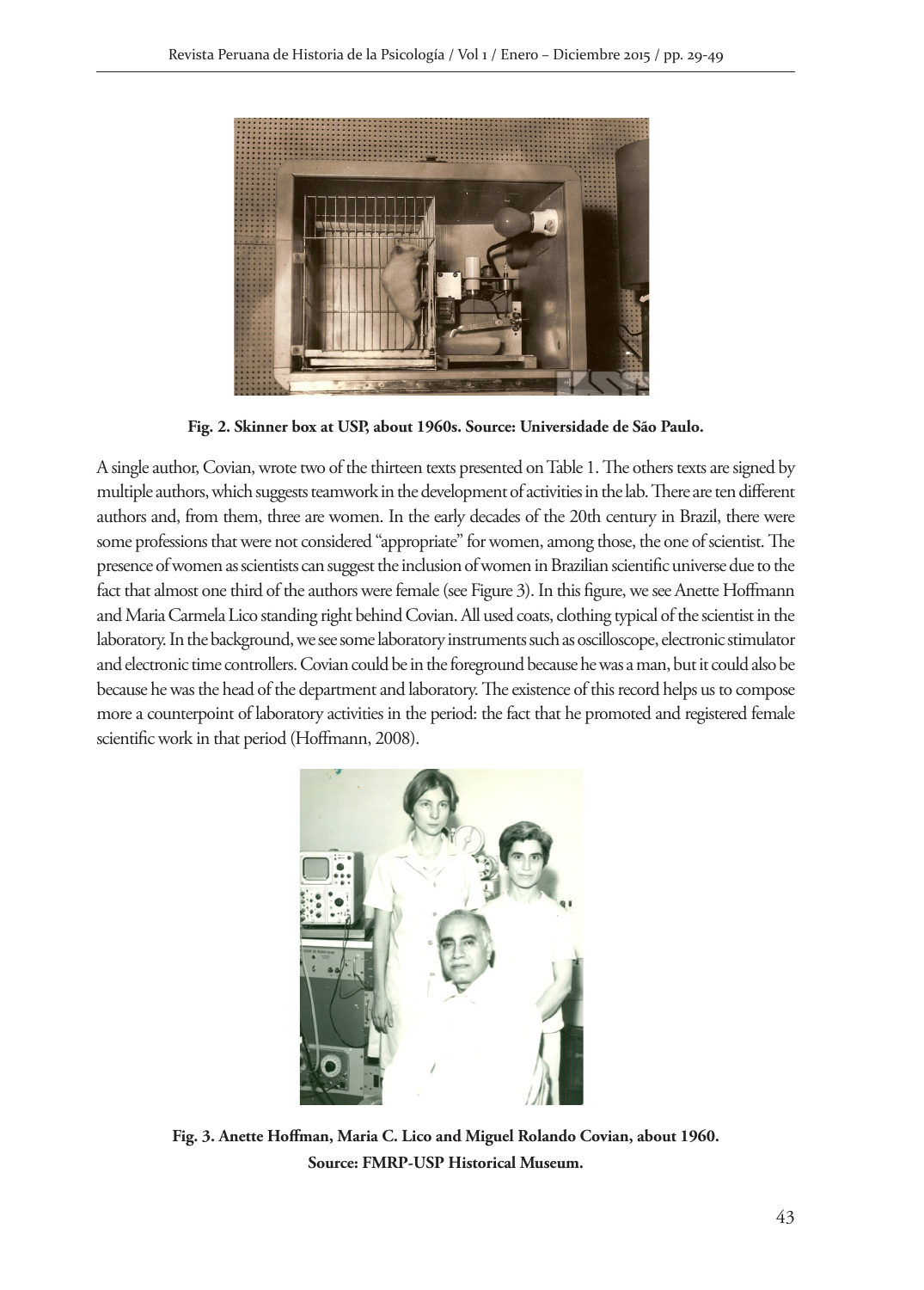Maria Lico can also help us understand the relationship of the lab with psychology due to her research on the constitution and functioning of the mind related to mechanisms of pain and its perception.

Observing the training of Covian's co-authors, we can point out some aspects. Some of those authors were already professors at the Department of Physiology, but were also under the supervision of Covian. For instance, some names appear with different periods of supervising: César Timo-Iaria (1960-1961), José Antunes-Rodrigues (1960-1962) and Vera Lúcia Peres (1970-1973). According to Eduardo Krieger, who was incorporated into the Department in 1957, Covian's lab was an important site for researching and training other professors of the Physiology Department (Krieger, 1991 cited in Mauro & Nogueira, 2004, p. 118). He affirmed: "… we really researched … there were not excessive obligations of supervising at that time, it was a period that we [professors] had to be trained …" (p. 118 - emphasis added). Training people who were already University professors to do research was quite common at that time. The graduate courses began to gain momentum in the transition between the decades of 1960-1970s (Cunha, 2007) in Brazil, i.e., became a researcher was part of the day-by-day training of professors in activity. The Department, with the help of the Rockefeller Foundation, hired two Covian's Argentinians colleagues: Andrés Negro-Vilar (1965) and Maria Carmela Lico (1963) (Franci, 2002). Frederico Graeff was assistant professor at the Department and Anette Hoffmann - who was supervised by Maria Lico (1966-1970) - was hired in 1969. Cleber Gentil and Wilson Saad were professors at Physiology Departments: the first one, at the Pharmacy and Dentistry School of USP-RP, and the second one, at *Universidade Estadual Paulista*, Campus Araraquara, Sao Paulo<sup>14</sup>. Based on that authorship, we observe the laboratory acting like a "truth spot", centralizing characters around those three main approaches on the "interaction brain-mind". The activities of the lab seemed to occur based on partnership between researchers and supervisor-students. These relations contributed for the specialized training for those who would compose the Department of Physiology. We can also notice the lab fulfilling the role of a teaching tool. According to Cândido (2009), the neurophysiology laboratory of Covian, became a "truth spot" for many young researchers in the field, such as Anette Hoffmann, Renato M. Sabbatini and Norberto Garcia-Cairasco. In this direction, Hoffmann (2008) reports:

When I arrived in Ribeirão Preto in 1966, I had the opportunity to start my scientific training participating in projects developed by Maria C. Lico and Michael R. Covian. At that time, acute experiments with anesthesia in animals were commonplace. The laboratory technician, Mr. Osvaldo Del Vecchio, a tailor by training, performed surgeries with accurate performance. Maria C. Lico conducted the experiments. Covian, who was the head of the department, was summoned to the experimental room only when the animals were subject of a special experimental treatment. (p. 25-26)

This report helps us understand the teaching performed in the laboratory, handling the apparatuses and discussing with experienced researchers. The role of teaching tool can also be observed on Figure 4.

<sup>14</sup> In the researched sources, both of them appeared as tied to the Department of Physiology of the FMRP-USP.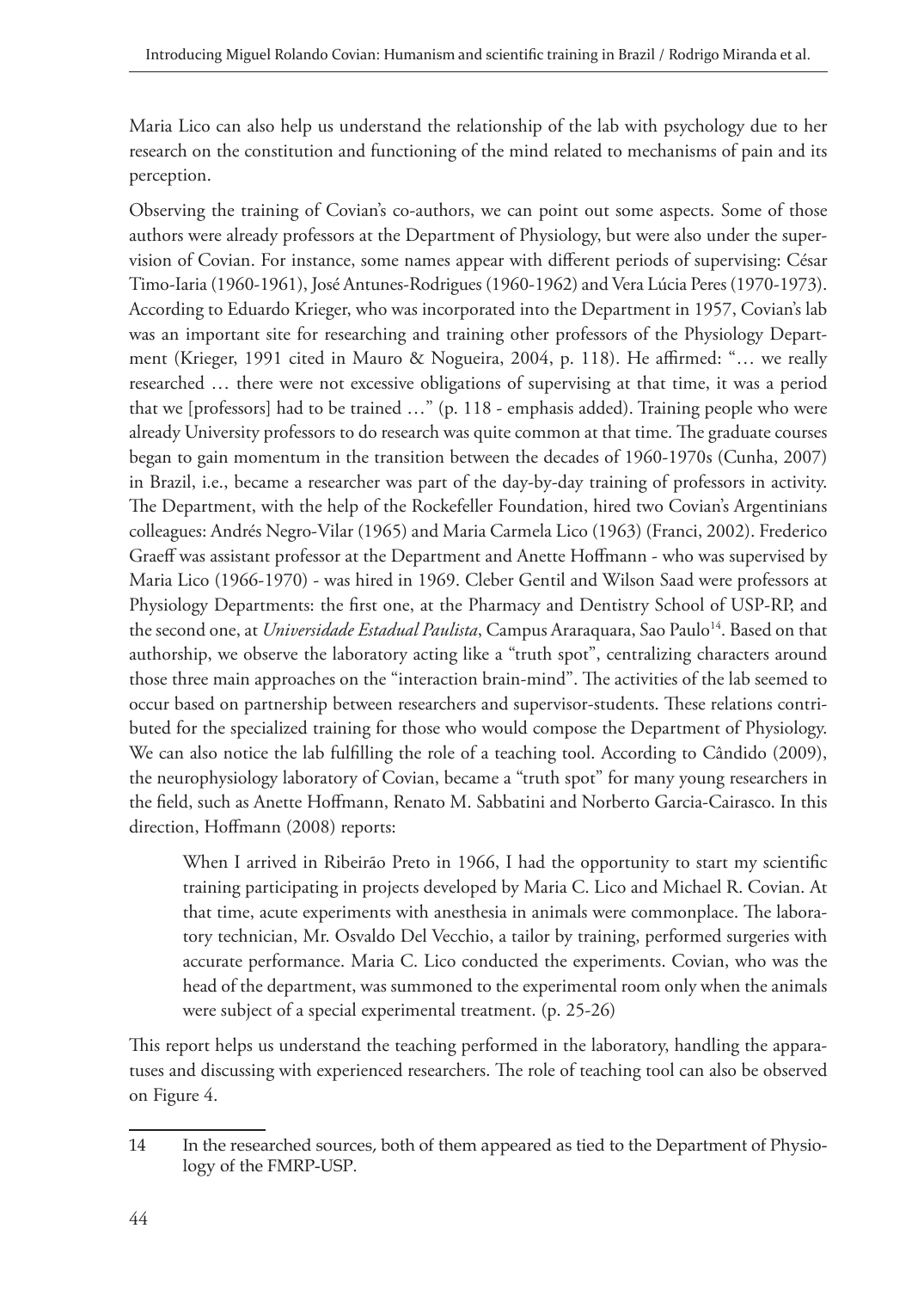Figure 4 shows Covian surrounded by students while operating a cat. The students were in the second year of Medical School at the *Universidade Federal do Ceará* (UFC). This course was related to the investment of the lab - especially advocated by Covian - of training physiologies to work in universities outside of the Southeast. In the Figure, we observed several instruments on the table, and some hanging on Covian. We see a lamp for surgical services, as well as an instrument to immobilize the head of the experimental subjects. By the location of the incision, it seems that it was a procedure of spinal cord section. Students were mostly men and all used coats.



**Fig. 4. Covian and students during the First Summer Course of the Physiology Department, about 1965 Source: FMRP-USP Historical Museum.**

The use of the laboratory as a teaching tool was an important aspect in professors-students and professor-professors relationships (Mauro & Nogueira, 2004). According to some characters of lab:

Practical classes were assigned to other teachers of the Department. Covian was responsible just for the theoretical courses. He was, however, concerned to attend classes of his Department's fellow and comment on them later. This practice trained a group of professors from the first line. (Antunes-Rodrigues, 1991 cited in Mauro & Nogueira, 2004, p. 118)

Another character continues: "About the practical classes in Physiology, his [Covian] former student Otacílio Lopes da Silva says: since the first year students were experimenting with chickens and rabbits" (p.118). In the same direction: "[Covian] required of professors an experiment per day, as well as frequent reading of scientific papers, discussed on Saturday mornings during meetings with all members of the Department." These accounts help us understand the importance of: (i) ongoing training for professors at the Department and (ii) theory in Covian's proposals. As we noticed, Covian brought together theory and practical aspects on the scientific training performed at his lab. Other professors could teach the practical lectures - that happen really early in the Medical training - meanwhile Covian was interested in the theoretical training of his students. Some of the objects and subjects of those theoretical and practical aspects were related to some areas of psychology.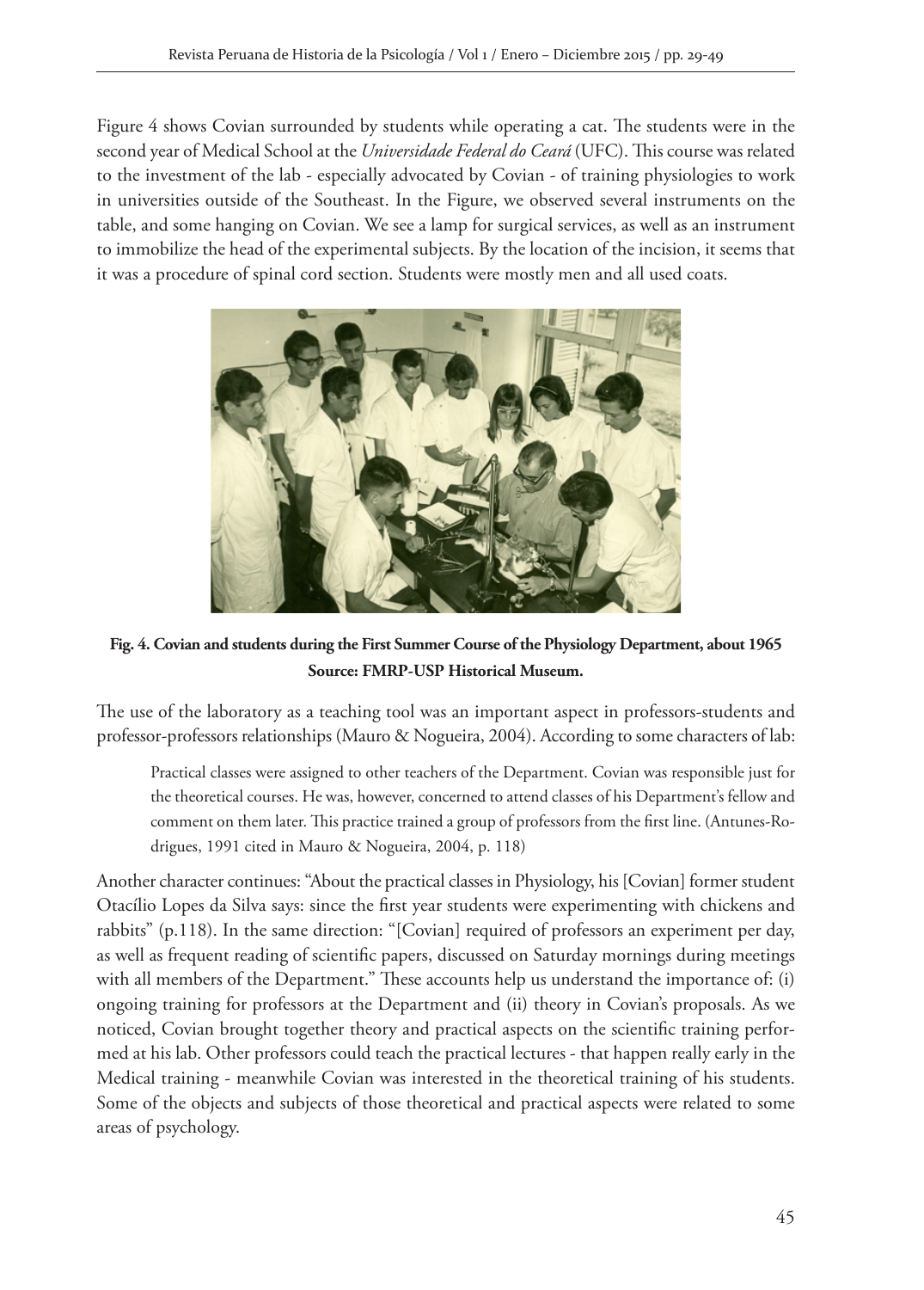#### **Final Considerations**

Our goal was to describe and analyze aspects related to ideas and practices of Argentine neurophysiologist Miguel Rolando Covian between 1955 and 1974. By addressing this topic we can observe conditions for the development and circulation of scientific knowledge related to neurosciences (e.g., psychology, neurophysiology) in Brazil. Consequently, this helps us to better understand the relations between science, technical innovations and society in the country, such as some aspects of the "brainhood" in Brazil in a period of paradigmatic strengthening of "neuro" discourses around the world.

We noted that Covian's proposals and practices are related to two main axes: humanistic reasoning and scientific training. These two axes defined a humanist ideal of scientist that helps us to understand the practices carried out in the laboratory, especially regarding the scientific training of students/professors. The humanistic education was based on readings in the field of humanities, such as Psychology, Philosophy and Behavioral Sciences. Covian brought those readings together on three main topics: truth, goodness, and beauty. The Covian's ideal of University was grounded of those three topics, defining a humanistic/cultural training of the scientist. This training focuses the development of social and political criticism as well as scientific and technical production. The University advocated by Covian criticized the exaggeratedly technical training at the expense of a larger cultural formation. These ideas seem to be anchored in what he learned in Argentina and the USA before coming to Brazil. In the Brazilian context, its proposals were controversial compared with the mainstream pragmatism and utilitarianism fostered in that period. Moreover, his scientific training proposals defended the university as a freethinking spot and the role of the scientist in social criticism. These aspects can be read as milestones of a position contrary to State interventionism in the University during the Brazilian dictatorship.

Covian described how his studies focused on "brain-mind interaction", which represented the root of his interest in Neurophysiology. The "brain-mind interaction" was articulated into three main axes: (i) the relationship between emotion and behavior; (ii) feeding and drinking behavior; and (iii) the neural basis of behavior. The research guided by these areas was developed in partnership between professors-professors and professors-students. This contributed for the training of human resources in the country, which was stressed on higher education proposals of the period and contributed to organize a scientific community in Brazil. His research focused on the relationship between organism and environment, highlighting the role of brain mechanisms in behavior and was developed with different apparatuses, e.g., stereotaxic equipment, electrodes, cannulas, pneumographs, polygraphs and Skinner boxes. At this point, three aspects suggest approximations to some sub-disciplines of psychology: (1) a focus on the behavior of experimental subjects; (2) the instruments; and (3) theoretical concepts from some experimental psychology perspectives, e.g., operant behavior, reinforcement and reflex behavior.

Finally, we should also mention the methodological constraints of our study. These are the first results of an approximation of a promising intellectual tie to neurosciences in Brazil. The main part of research on Covian was focusing his theoretical and philosophical proposals, dealing with his readings on humanities. Thus, the existence of psychological concepts and ideas on his theoretical perspective is a field better developed than the relations between his lab research and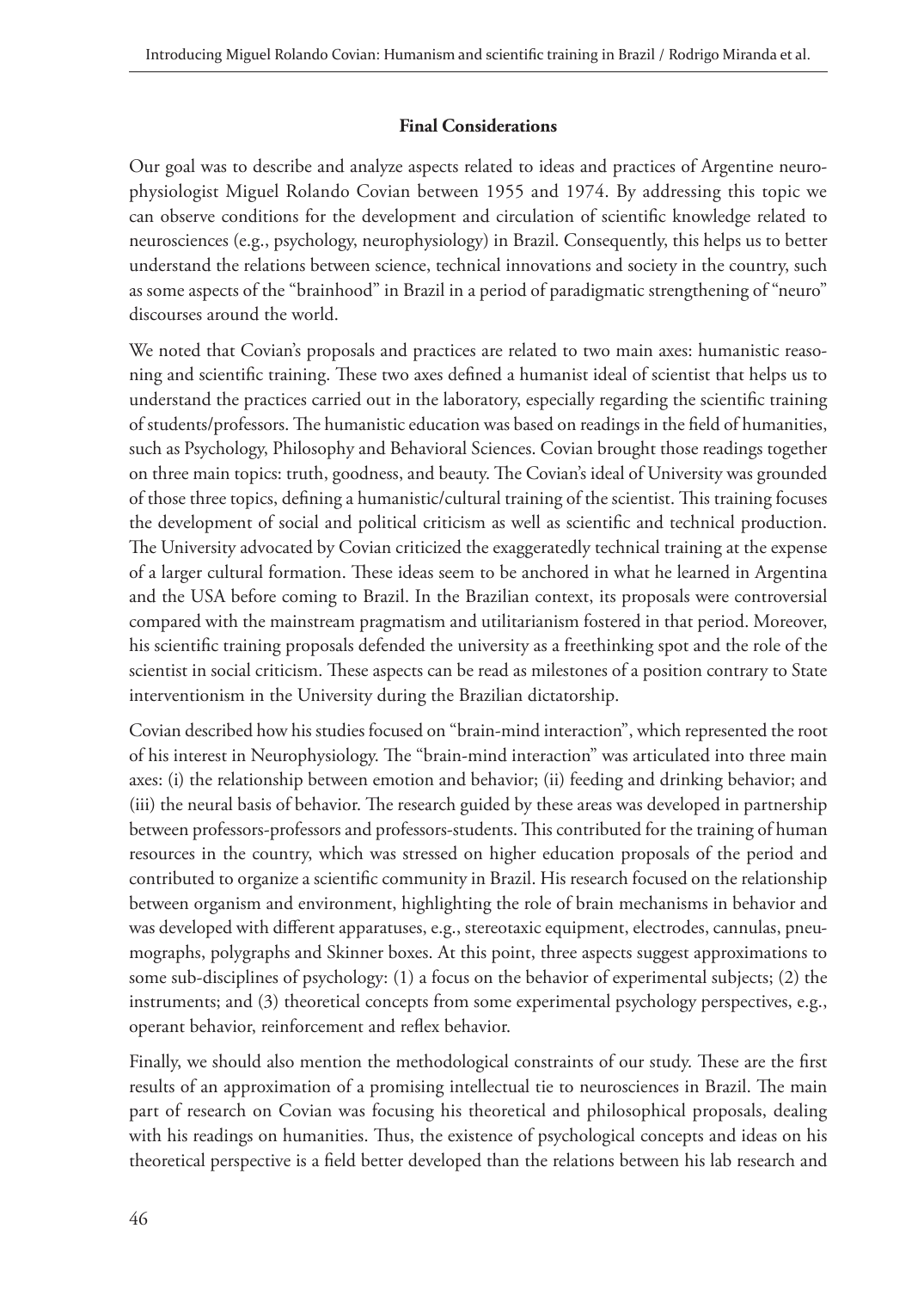psychology. Our paper addresses some these new aspects of Covian's work in Brazil, and can help us to observe psychological issues in his research and how this research was related to the dispersion of neurosciences in Brazil. Complementary studies need to be conducted to map out the research developed in his lab, stake out more clearly how they are associated with psychology, how they have affected neurosciences, etc. Our paper presented a promising character for the interface between Neurophysiology and Psychology, fields connected to neuroscience in the country. Moreover, we present information that can help future research in related topics, such as the history of psychology, history of neurophysiology and history of neurosciences.

#### **References**

- Avelar, A. S. (2012). Biografia e Ciências Humanas em Wilhelm Dilthey [Biography and Human Sciences in Wilhelm Dilthey]. *História da Historiografia*, *9*, 129-143.
- Buchbinder, P. (2010). Los sistemas universitarios de Argentina y Brasil: una perspectiva histórica y comparada de su evolución desde mediados del siglo XX [The University Systems in Argentina and Brazil: A historical and comparative perspective about their evolution during the 20th century]. In P. Buchbinder, J. Califa & M. Millán (Eds.), *Apuntes sobre la Formación del Movimiento Estudiantil Argentino (1943-1973)* (pp. 9-30). Buenos Aires: Final Abierto.
- Bulcão, L. G.; El-Kareh, A. C. & Sayd, J. D. (2007). Ciência e Ensino Médico no Brasil (1930-1950) [Science and Medical Training in Brazil (1930-1950)]. *História, Ciências, Saúde - Manguinhos, 14*(2), 469-487.
- Campos, R. H. F. (1996). Em Busca de um Modelo Teórico para o Estudo da História da Psicologia no Contexto Sociocultural [Looking for a Theoretical Model to the Study of History of Psychology in Sociocultural Context]. In \_\_\_\_\_ (Ed.), *História da Psicologia - Coletâneas ANPEPP, volume 1, serie 15*  (pp. 125-145). São Paulo: EDUC.
- Cândido, M. (2009). *Humanismo no Pensamento Universitário de Miguel Rolando Covian* [Humanism in the University Proposals of Miguel Rolando Covian]. Dissertação de Mestrado, Faculdade de Filosofia, Ciências e Letras, Universidade de São Paulo, Ribeirão Preto, Brazil.
- Cândido, M. & Massimi, M. (2010). Perspetivas para uma Formação Humanística do Estudante Universitário no Pensamento de Miguel Rolando Covian [Perspectives for a Humanistic Training of the University Students in Miguel Rolando Covian's Proposals]. *Memorandum, 19*, 210-224.
- Congresso Nacional (1968). *Lei No. 5.540 de 03 de Dezembro de 1968 [Law No. 5.540]*. Fixa normas de organização e funcionamento do ensino superior e sua articulação com a escola média. Disponível em: <http://www.planalto.gov.br/ccivil\_03/leis/l5540.htm>. Acesso Apr. 16, 2014.
- Covian, M. R. (1979a). A Essência da Universidade [The Inwardness of the University]. *Ciência e Cultura, 31*, 615-620.
- Covian, M. R. (1979b, July 22). Universidade: Um centro de cultura? [University: A centre for culture?]. *O Estado de São Paulo, 3*(142)*,* 14-15.
- Covian, M. R. (2007a). Ciência Técnica e Humanismo [Technical Science and Humanism]. In A. Hoffmann & M. Massimi (Eds.), *A Universidade Pensada e Vivida por Miguel Rolando Covian* (pp. 51-63). São Paulo: Funpec. Original publicado em 1975.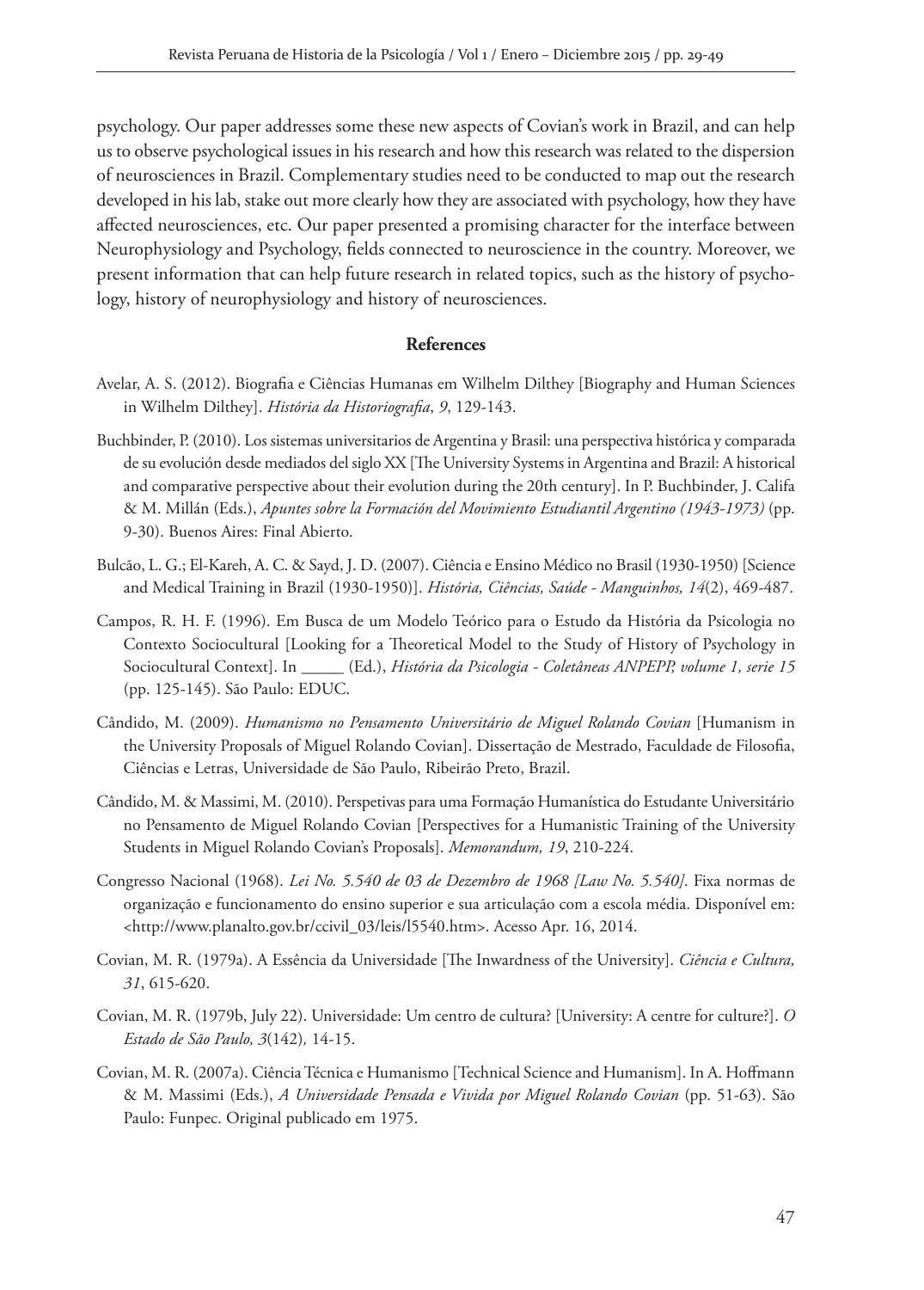- Covian, M. R. (2007b). Cultura Humanística do Estudante Universitário [Humanistic Culture in the University Student]. In A. Hoffmann & M. Massimi (Eds.), *A Universidade Pensada e Vivida por Miguel Rolando Covian* (pp. 64-72). São Paulo: Funpec. Original publicado em 1977.
- Covian, M. R. (2007c). Ética do Ensino Profissional [Ethics in Professional Training]. In A. Hoffmann & M. Massimi (Eds.), *A Universidade Pensada e Vivida por Miguel Rolando Covian* (pp. 84-90). São Paulo: Funpec.
- Cruz, R. N. (2013). *B. F. Skinner e a Vida Científica: Uma história da organização social da Análise do Comportamento* [B. F. Skinner and a Scientific Life: A history of the social organization of Behavior Analysis]. Tese de Doutorado, Faculdade de Filosofia e Ciências Humanas, Universidade Federal de Minas Gerais, Belo Horizonte, Brazil.
- Cunha, L. A. (2007). Ensino Superior e Universidade no Brasil [Higher Education and University in Brazil]. In E. M. T. Lopes, L. M. Faria Filho, & C. G. Veiga (Eds.), *500 anos de educação no Brasil,* 3rd ed. (pp. 151–204). Belo Horizonte: Autêntica.
- Damasceno, E. N. (2013). *Criação do Arquivo Epistolar do Neurofisiologista Prof. Dr. Miguel Rolando Covian: Um registro histórico-contextual* [The Creation of a Epistolary Archive of the Neurophysiologist Prof. Dr. Miguel Rolando Covian: A historical-contextual record]. Dissertação de Mestrado, Faculdade de Filosofia, Ciências e Letras, Universidade de São Paulo, Ribeirão Preto, Brazil.
- Doações da Fundação Rockefeller ao Brasil [Donations from Rockefeller Foundation to Brazil] (1958, February 11). *O Estado de São Paulo,* 10.
- Franci, C. R. (2002). Departamento de Fisiologia [Physiology Department]. *Medicina, Ribeirão Preto, 35*, 277-283.
- Hoffmann, A. (2005). *Resgate da Memória de uma Experiência Universitária: A história de Miguel Rolando Covian* [Memories of an University Experiency: The history of Miguel Rolando Covian]. Resumo de trabalho apresentado no I Congresso Paulista de Medicina. Ribeirão Preto, São Paulo, Brazil.
- Hoffmann, A. (2008). Dor e Conhecimento: Uma homenagem a Maria Carmela Lico. [Pain and Knowledge: A tribute to Maria Carmela Lico] In Hoffmann, A.; Massimi, M. & Menescal-de-Oliveira, L. (Eds.), *Reflexões em Torno da Dor* (pp. 21-31). Ribeirão Preto: Faculdade de Medicina de Ribeirão Preto.
- Hurtado, D. (2010). *La ciencia Argentina, Un Proyecto Inconcluso: 1930-2000* [Argentinian Science: An unfinished project: 1930-2000]. Buenos Aires: Edhasa.
- Kerr, W. (1965). A Pesquisa Científica no Estado de São Paulo [Scientific Research in the State of São Paulo]. *Ciência e Cultura, 17,* 72–84*.*
- Mauro, J. E. M. & Nogueira, A. R. (2004). *A Faculdade de Medicina de Ribeirão Preto, USP: Primeiros tempos, através dos documentos e pela voz de seus construtores* [The School of Medicine at Ribeirao Preto, USP: First moments, through its documents and reports of its builders]. Ribeirão Preto: FUNPEC.
- Medina, A. B. (1997). *Bernardo Alberto Houssay: Misionero entre gentiles* [Bernardo Alberto Houssay: Missionary among gentiles]*.* Retrieved April 16, 2014, from <http://www.houssay.org.ar/hh/index.htm>.
- Mendes, E. G. (1975, May 10). Fisiologia [Physiology]. *O Estado de São Paulo, Suplemento do Centenário, 19*, 3-4.
- Mendonça, A. P. C. (2003). A Pós-Graduação como Estratégia de Reconstrução da Universidade Brasileira [The Graduation System as an Estrategy for Remodeling the Brazilian University]. *Revista Educar (Curitiba), 21*, 289-308.